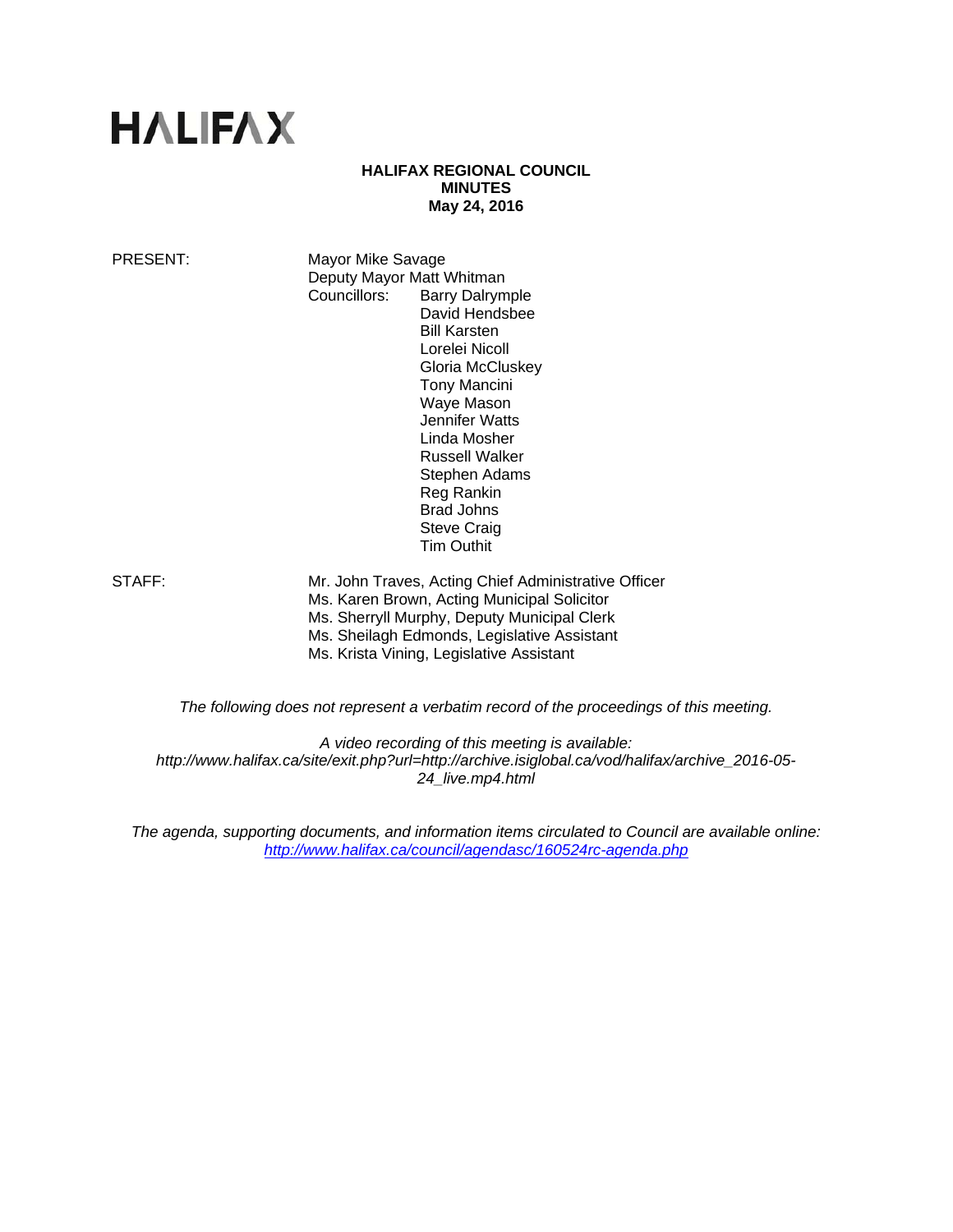*The meeting was called to order at 1:00 p.m. and recessed at 2:30 p.m. Council reconvened at 2:50 p.m. and recessed at 5:17 p.m. Council reconvened at 6:00 p.m. and recessed at 7:58 p.m. Council reconvened at 8:05 p.m. and adjourned at 9:07 p.m.* 

# **1. CALL TO ORDER**

The Mayor called the meeting to order at 1:00 p.m. and Council stood for a moment of reflection.

## **2. SPECIAL COMMUNITY ANNOUNCEMENTS & ACKNOWLEDGEMENTS**

Councillors noted a number of special community announcements and acknowledgements.

# **3. APPROVAL OF MINUTES – Committee of the Whole April 12, 2016**

MOVED by Councillor McCluskey, seconded by Deputy Mayor Whitman

# **THAT the minutes of the Committee of the Whole meeting of April 12, 2016 be approved.**

#### **MOTION PUT AND PASSED.**

# **4. APPROVAL OF THE ORDER OF BUSINESS AND APPROVAL OF ADDITIONS AND DELETIONS**

#### Additions:

At the request of Councillor Watts, Council agreed to deal with the in camera item 16.1.1 Agreement of Purchase and Sale, Bloomfield Property during the public portion of the meeting.

MOVED by Councillor Watts, seconded by Councillor Nicoll

**That the Private and Confidential report for item 16.1.1 Agreement of Purchase and Sale, Bloomfield Property be declassified.** 

#### **MOTION PUT AND PASSED.**

MOVED by Councillor Nicoll, seconded by Deputy Mayor Whitman

#### **THAT the agenda, as amended, be approved.**

Two-third majority vote required.

#### **MOTION PUT AND PASSED.**

- **5. BUSINESS ARISING OUT OF THE MINUTES NONE**
- **6. CALL FOR DECLARATION OF CONFLICT OF INTERESTS -NONE**
- **7. MOTIONS OF RECONSIDERATION NONE**
- **8. MOTIONS OF RESCISSION NONE**
- **9. CONSIDERATION OF DEFERRED BUSINESS May 10, 2016**
- **9.1 Councillor Karsten** Review of 2007 Crosswalk Task Force Policy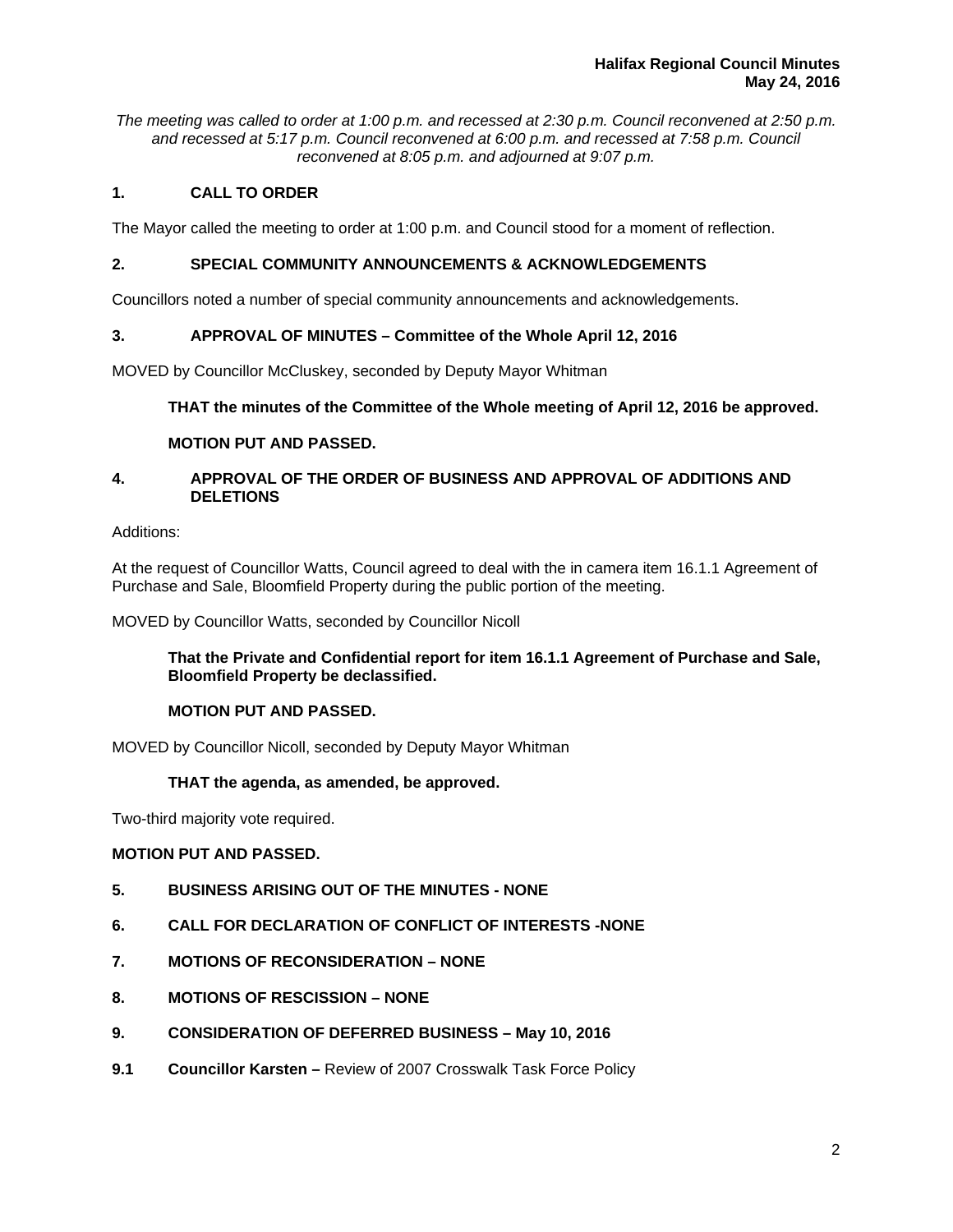Councillor Karsten noted that there is some road and sidewalk construction work that requires notification to area residents, but other work that does not. He pointed out that Councillors have often received calls from residents when a crosswalk has been removed because there has been no advance notice. Councillor Karsten advised that he had a motion to request a staff report in regard to this matter and that, in order to do so, he would require two-thirds majority support from Council to suspend the Rules of Procedure and waive notice of motion, to bring forward his motion for staff report.

MOVED by Councillor Karsten, seconded by Deputy Mayor Whitman

# **THAT Regional Council suspend the Rules of Procedure and waive Notice of Motion.**

Two-thirds majority vote required.

# **MOTION PUT AND PASSED UNANIMOUSLY.**

Not present: Councillor Johns

MOVED by Councillor Karsten, seconded by Councillor Nicoll

**THAT Halifax Regional Council request a staff report on a policy to implement a notification process regarding the removal of crosswalks under the 2007 Crosswalk Policy.** 

# **MOTION PUT AND PASSED UNANIMOUSLY.**

Not present: Councillor Johns

#### **9.2 Award – Q16M022 Maintenance Agreement for Facility Emergency Generators**  (i) Supplementary Information Report

The following was before Council:

- An extract of the draft minutes of the May 10, 2016 Regional Council meeting.
- A staff recommendation report dated April 4, 2016 (originally submitted for the May 10, 2016 Regional Council meeting)
- A Supplementary Information Report dated May 18, 2016.

MOVED by Councillor Rankin, seconded by Councillor McCluskey

**THAT Halifax Regional Council award RFQ number Q16M022 to Eastern Alternative Power Systems for a total tender price of \$1,797,616 (net HST included), with funding from W213, W203, W169, R680, R681, R683, B034, and P425 as outlined in the Financial Implications section of the staff report dated April 4, 2016 for a five-year term from 01 May 2016, to 30 April 2021, pending Ministerial Approval.** 

#### **MOTION PUT AND PASSED UNANIMOUSLY.**

Not present: Councillor Johns

#### **10. NOTICES OF TABLED MATTERS – NONE**

## **11. PUBLIC HEARINGS**

#### **11.1 By-law N-200, Respecting Noise – Exemption Application – Inn on the Lake**

This was dealt with later in the meeting. See page 14.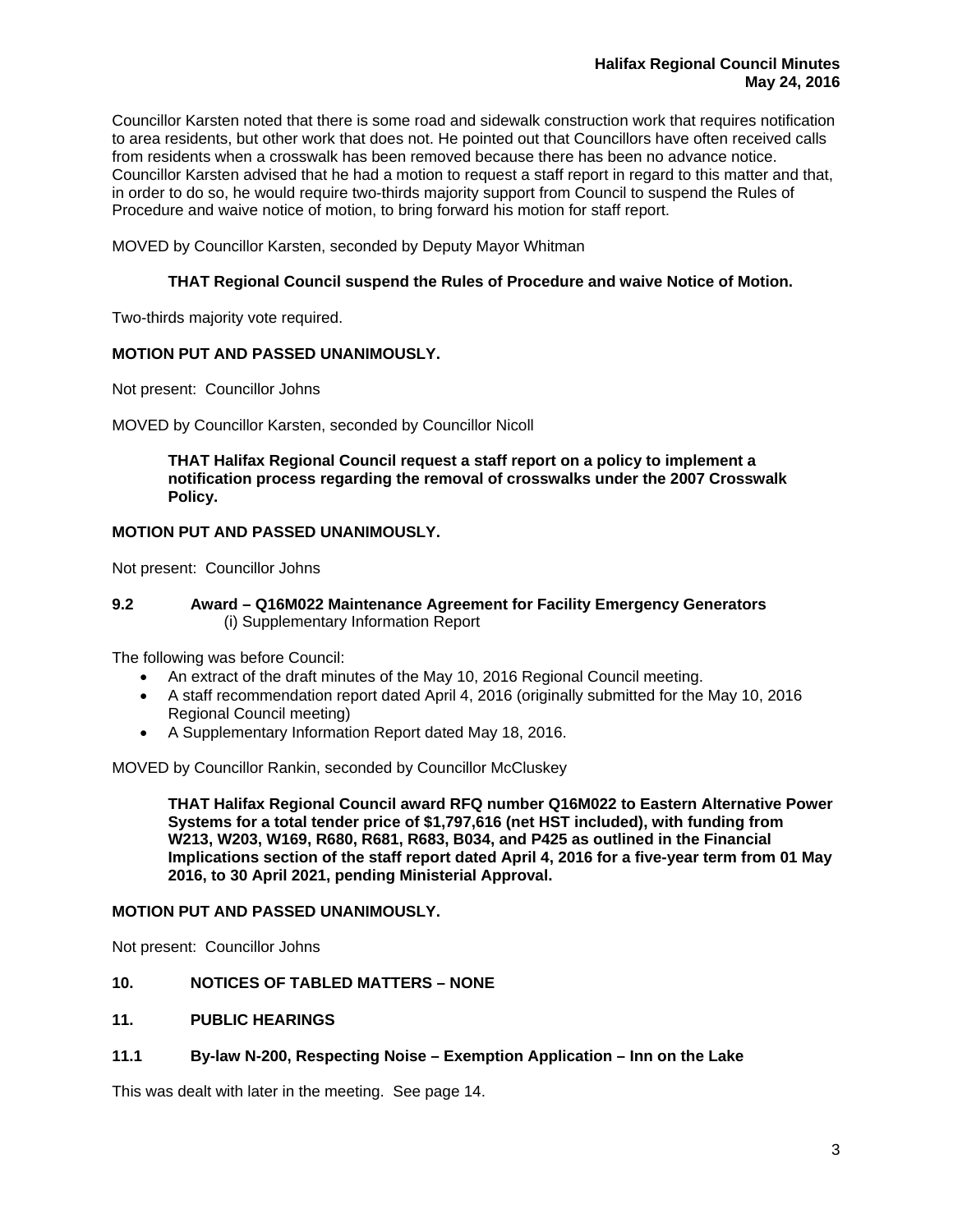# **11.2 Case 20264 – Amendment to the Regional Subdivision By-Law, Beaver Bank**

This was dealt with later in the meeting. See page 14.

#### **11.3 Proposed By-law T-1001, Amendments to By-law T-1000, Respecting Taxis, Accessible Taxis and Limousines and Administrative Order 39, Respecting Taxis and Limousines Regulation**

This was dealt with later in the meeting. See page 14.

# **12. CORRESPONDENCE, PETITIONS & DELEGATIONS**

#### **12.1 Correspondence**

The Clerk noted that correspondence was received for item 11.2. This correspondence was circulated to Council.

- **12.2 Petitions None**
- **13. INFORMATION ITEMS BROUGHT FORWARD NONE**
- **14. REPORTS**
- **14.1 CHIEF ADMINISTRATIVE OFFICER**
- **14.1.1 Award Tender No. 16-014 Cole Harbour Turf Earthworks, Services and Landscaping and Request for Proposal (RFP) No. 16-036 Artificial Turf Supply and Installation**

The following was before Council:

A staff recommendation report dated May 3, 2016.

MOVED by Councillor Nicoll, seconded by Councillor McCluskey

#### **THAT Halifax Regional Council**

- **1. Award Tender No. 16-014, Cole Harbour Turf Earthworks, Services and Landscaping, to the lowest bidder meeting specifications, Dexter Construction Company Limited, for a Total Tender Price of \$1,646,875 (no HST included, 100% recoverable) with funding from Project Account No. CP110002 – Cole Harbour Turf, as outlined in the Financial Implications section of the staff report dated May 3, 2016; and**
- **2. Award Request for Proposal No. 16-036, Artificial Turf Supply and Installation, Cole Harbour, to the highest scoring proponent, Turf Masters Landscaping Limited, for a Total Price of \$1,269,215 (no HST included, 100% recoverable) with funding from Project Account No. CP110002 – Cole Harbour Turf, as outlined in the Financial Implications section of the staff report dated May 3, 2016.**

## **MOTION PUT AND PASSED UNANIMOUSLY.**

Not present: Councillor Johns

#### **14.1.2 Award – Request for Proposals (RFP) P16-012, Security and Administrative Services**

The following was before Council:

A staff recommendation report dated May 6, 2016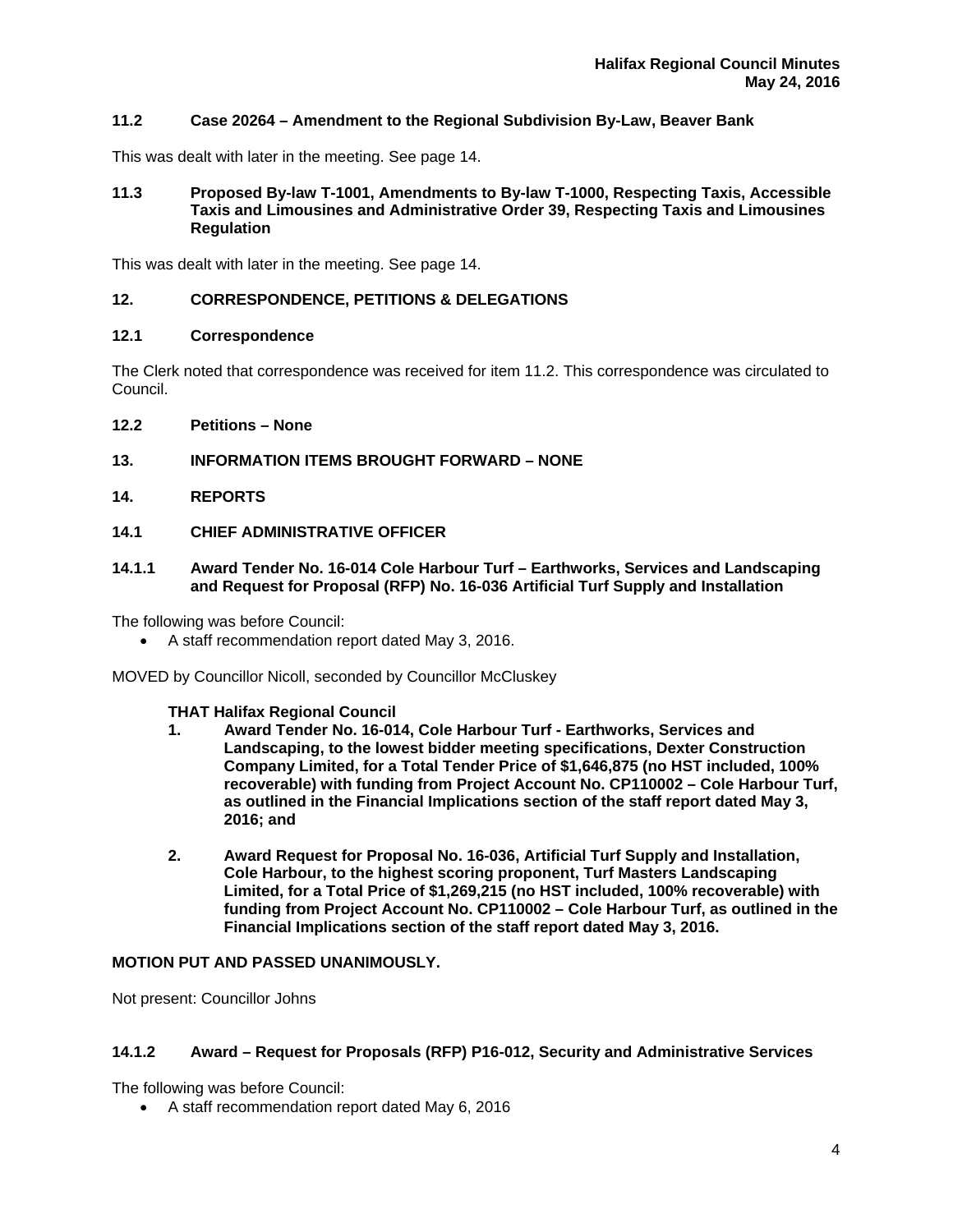MOVED by Councillor McCluskey, seconded by Councillor Nicoll

**THAT Halifax Regional Council award RFP # P16-012, Security and Administrative Services to Commissionaires Nova Scotia for a period of up to five (5) years subject to operational requirements and budget availability at a first year cost of \$1,388,914 net HST included with funding from Operating Account P270-6399 and P208-6399** 

#### **MOTION PUT AND PASSED UNANIMOUSLY.**

Not present: Councillor Johns

## **14.1.3 Award – Unit Tender Price No. 16-205 Pavement Renewal – Beckfoot Drive and Peddars Way – East Region**

The following was before Council:

A staff recommendation report dated April 19, 2016.

MOVED by Councillor McCluskey, seconded by Councillor Mancini

**THAT Halifax Regional Council award Tender No. 16-205, Pavement Renewal – Beckfoot Drive and Peddars Way – East Region, to the lowest bidder meeting specifications, Dexter Construction Company Limited for a Total Tender Price of \$531,150 (net HST included) with funding from Project Account No. CR000005 – Street Recapitalization, as outlined in the Financial Implications section of the staff report dated April 19, 2016.** 

Councillor Johns entered the meeting at 1:42 p.m.

#### **MOTION PUT AND PASSED UNANIMOUSLY.**

#### **14.1.4 Proposed Amendment to Administrative Order 58, the Delegation of Certain Authorities Administrative Order**

The following was before Council:

A staff recommendation report dated May 6, 2016.

MOVED by Councillor Craig, seconded by Councillor Karsten

**THAT Halifax Regional Council adopt the proposed amendments to Administrative Order 58, as set out in Attachment B to the staff report dated May 6, 2016.** 

#### **MOTION PUT AND PASSED UNANIMOUSLY.**

#### **14.1.5 Appointment of Building Officials**

The following was before Council:

A staff recommendation report dated April 28, 2016.

MOVED by Councillor Johns, seconded by Deputy Mayor Whitman

**THAT Halifax Regional Council appoint Cyril Huntley and Adam Sadler as Building Officials, pursuant to Section 5 (2) of the Nova Scotia Building Code Act. This appointment is effective for the duration of their current conditions of employment with Halifax Regional Municipality.**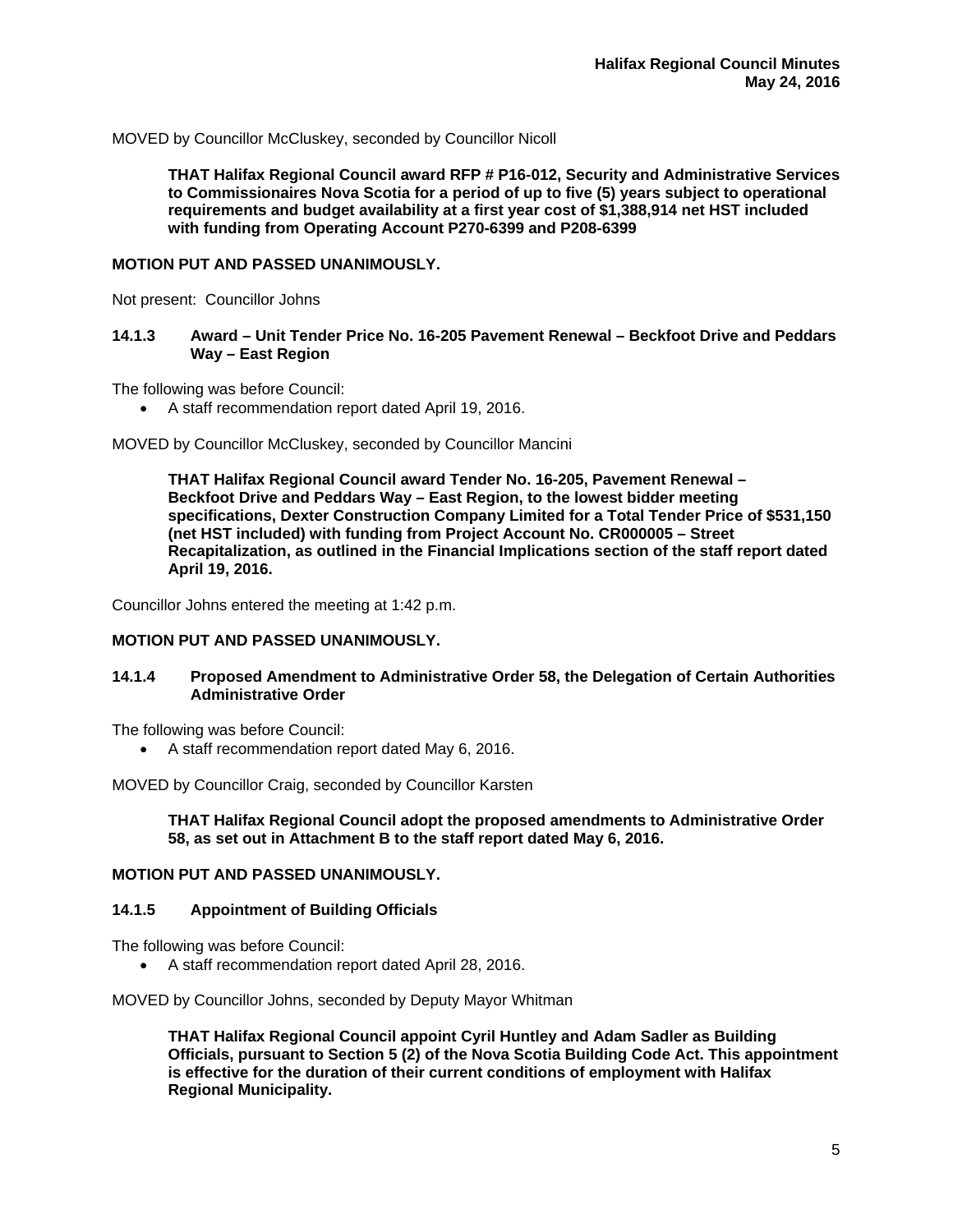# **MOTION PUT AND PASSED UNANIMOUSLY.**

# **14.1.6 Case 19535 – Amendments to the Municipal Planning Strategy and Land Use By-Laws for Timberlea/Lakeside/Beechville, for 1839 & 1841 St. Margarets Bay Road, Timberlea**

The following was before Council:

A staff recommendation report dated April 26, 2016.

MOVED by Councillor Rankin, seconded by Deputy Mayor Whitman

# **THAT Halifax Regional Council**

- **1. Initiate the process to consider amending the Municipal Planning Strategy and Land Use By-law for Timberlea/Lakeside/Beechville, to permit commercial development at 1839 & 1841 St. Margarets Bay Road, Timberlea, and to amend the parking requirements in the Land Use By-law for restaurants and to introduce landscape requirements in the C-2 Zone; and**
- **2. Follow the public participation program for municipal planning strategy amendments that was adopted by Regional Council on February 27, 1997.**

# **MOTION PUT AND PASSED UNANIMOUSLY.**

**14.1.7 Municipal and School Board Elections – Data Sharing Agreement with Elections Nova Scotia** 

The following was before Council:

A staff recommendation report dated May 9, 2016.

MOVED by Councillor Craig, seconded by Deputy Mayor Whitman

#### **THAT Halifax Regional Council**

- **1. approve the Information Sharing Agreement with Election Nova Scotia, as set out in Attachment 1 of the staff report dated May 9, 2016, and authorize and direct the Mayor and Municipal Clerk to execute the Agreement on behalf of the Municipality; and**
- **2. authorize the Municipal Clerk to enter into and execute Information to Use Agreements on behalf of the Municipality in a form substantially similar to Attachment 2 of the staff report dated May 9, 2016.**

# **MOTION PUT AND PASSED UNANIMOUSLY.**

Not present: Councillor Rankin

#### **14.1.8 Former Halifax County Regional Rehabilitation Centre Lands – Cole Harbour**

The following was before Council:

A staff recommendation report dated May 5, 2016.

MOVED by Councillor Nicoll, seconded by Councillor Hendsbee

#### **THAT Halifax Regional Council**

**1. Designate approximately 16 hectares of the lands associated with the Former Halifax County Rehabilitation Centre PID, #00402982, as parkland as outlined in Attachment 2 of the staff report dated May 5, 2016;**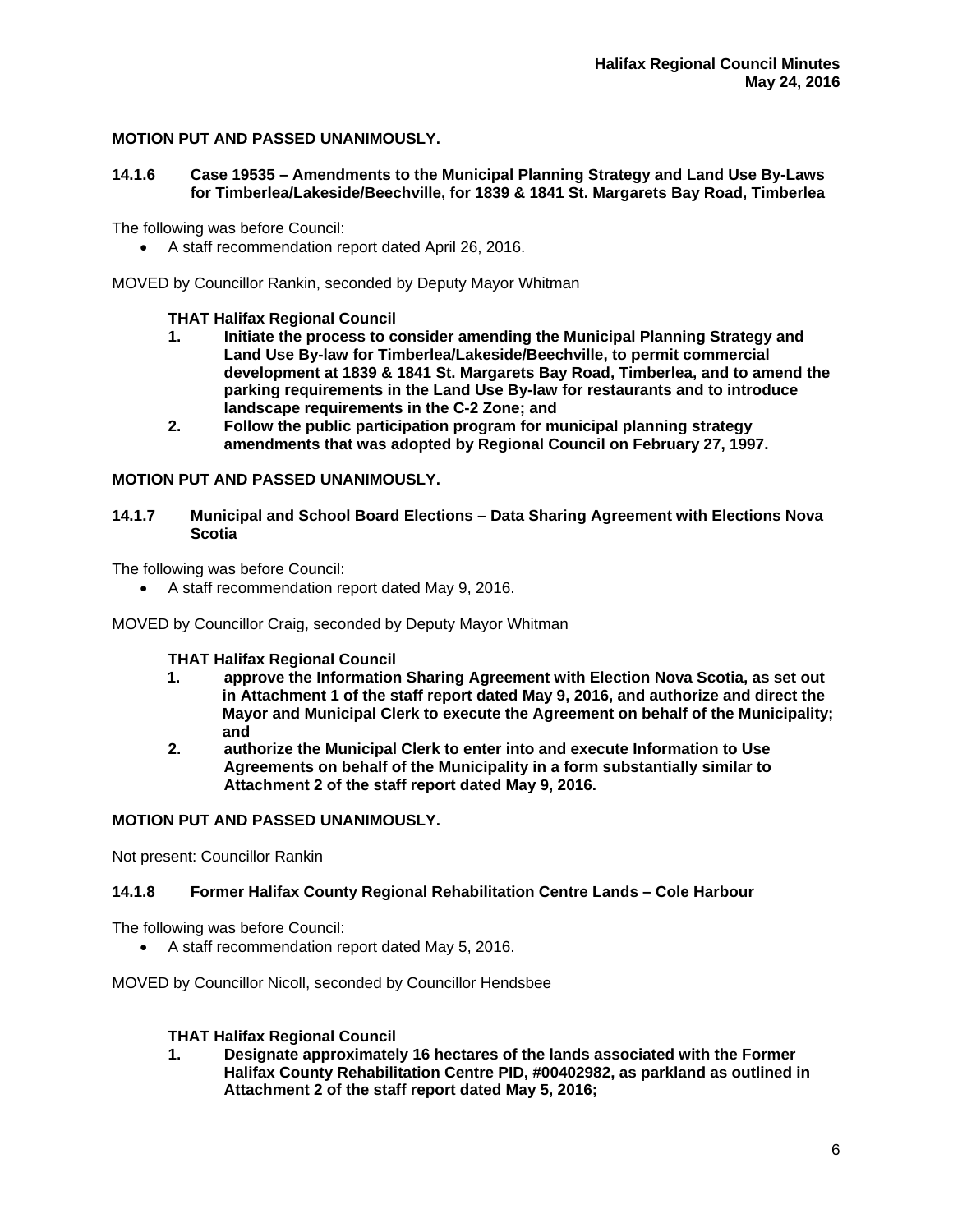- **2. Direct staff to work with the Cole Harbour Parks and Trails Association to create the necessary connections from Bissett Park to Cole Harbour Lawrencetown Heritage Park through the Rehabilitation Centre Lands; and**
- **3. Direct staff to review the remainder of the property under the Administrative Order 50 process for potential disposal.**

# **MOTION PUT AND PASSED UNANIMOUSLY.**

# **14.1.9 Increased Notification Distance for Variance Appeals**

The following was before Council:

A staff recommendation report dated April 15, 2016.

Councillor Mosher indicated that she did not support the staff recommendation and was prepared to put forward an alternate recommendation. In accordance with the Rules of Procedure, she advised that she would move the staff recommendation and she requested that Council defeat the motion, in order for her to put forward the alternate motion.

MOVED by Councillor Mosher seconded by Councillor Karsten

## **THAT Halifax Regional Council not increase the notification distance for variance appeals beyond 30 metres of the applicant's property for variance requests.**

Councillor Mosher stated that she believed the 30 metre notification for variance appeals was inadequate and that more people should be notified in regard to variance applications. She included that in areas outside of the urban core, with less density, there may be instances where the 30 metre notification distance means that surrounding immediate neighbours may not receive notification.

#### **MOTION PUT AND DEFEATED.** (1 in favour, 16 against)

In favour: Councillor Walker

Against: Mayor Savage; Deputy Mayor Whitman; and Councillors: Dalrymple, Hendsbee, Karsten, Nicoll, McCluskey, Mancini, Mason, Watts, Mosher, Adams, Rankin, Johns, Craig, and Outhit.

MOVED by Councillor Mosher, seconded by Councillor Walker

**THAT Regional Council increase the notification distance for variance appeals to 100 metres in all areas of the Municipality and direct staff to prepare a new Administrative Order in this regard.** 

#### **MOTION PUT AND PASSED UNANIMOUSLY.**

At 2:30 p.m. Council recessed.

Council reconvened at 2:50 p.m.

# **14.2 AUDIT AND FINANCE STANDING COMMITTEE**

#### **14.2.1 Multi-Year Funding Commitment – Cogswell Interchange Redevelopment Program**

The following was before Council:

 A recommendation report dated May 16, 2016 from the Chair of the Audit and Finance Standing Committee, with an attached staff recommendation report dated April 28, 2016.

MOVED by Councillor Mosher, seconded by Councillor Mason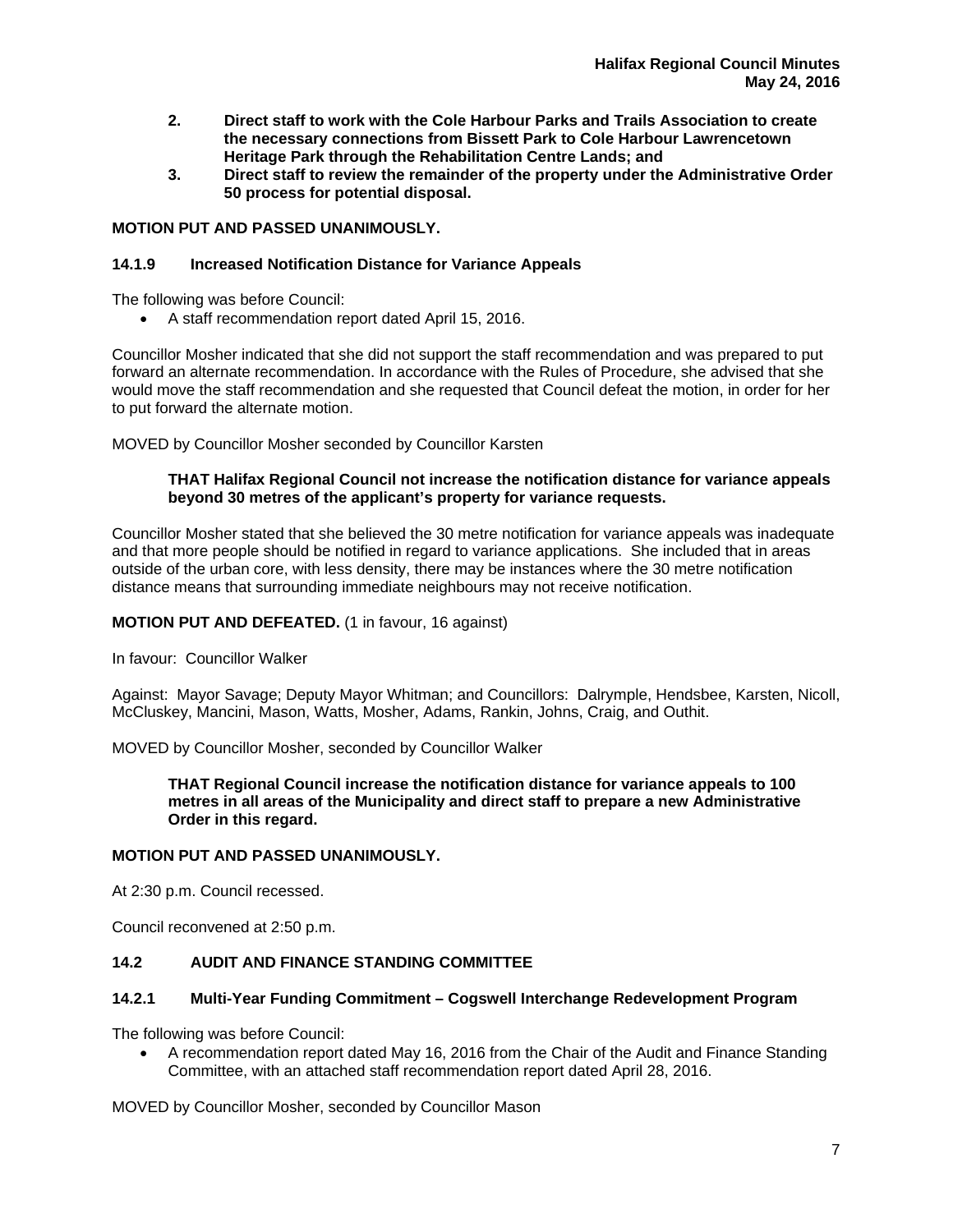**THAT Halifax Regional Council direct staff to amend section "m" of the 2016/17 Budget Resolution to include the Cogswell Interchange Redevelopment Project CT000007 in the amount of \$58M as shown in revised "Schedule One – Multi-Year Funding Commitments" outlined in attachment one of the staff report dated April 28, 2016, as approved by Regional Council March 8, 2016 item 17.1, to allow multi-year tenders to be awarded. The Approved Budget for the Cogswell Interchange Redevelopment Project (CT000007) is \$58M in Years 2017/18 to 2019/20 of the 2016/17 Approved Capital Budget Book.** 

# **MOTION PUT AND PASSED UNANIMOUSLY.**

# **14.3 EXECUTIVE STANDING COMMITTEE**

#### **14.3.1 Battle of the Atlantic Place - Update**

The following was before Council:

 A recommendation report dated May 16, 2016 from the Chair of the Executive Standing Committee, with an attached staff recommendation report dated April 14, 2016.

MOVED by Councillor Karsten, seconded by Deputy Mayor Whitman

# **THAT Halifax Regional Council request the Mayor write a letter in support of the Battle of the Atlantic Society's application for federal funding.**

# **MOTION PUT AND PASSED UNANIMOUSLY.**

# **14.4 ENVIRONMENT AND SUSTAINABLITY STANDING COMMITTEE**

#### **14.4.1 National Zero Waste Council Management Board Alternate**

The following was before Council:

 A recommendation report dated May 16, 2016 from the Chair of the Environment and Sustainability Standing Committee, with an attached staff recommendation report dated April 20, 2016.

MOVED by Councillor Watts, seconded by Councillor Nicoll

**THAT Halifax Regional Council appoint the Manager of Solid Waste Resources as an alternate to the National Zero Waste Council Management Board, Council appointment for a term up to October 31, 2016** 

# **MOTION PUT AND PASSED UNANIMOUSLY.**

#### **14.5 MEMBERS OF COUNCIL**

#### **14.5.1 Councillor Johns – Parking All-Weather Fields Burnside**

The following was before Council:

A Request for Council's Consideration Form submitted by Councillor Johns.

Councillor Johns advised that since he brought this matter forward staff have been in contact with him and have been helpful, and that there was no need for this matter to be on the agenda. He stated that if Council were in agreement, he would remove the item from the agenda.

Council agreed to remove this item from the agenda.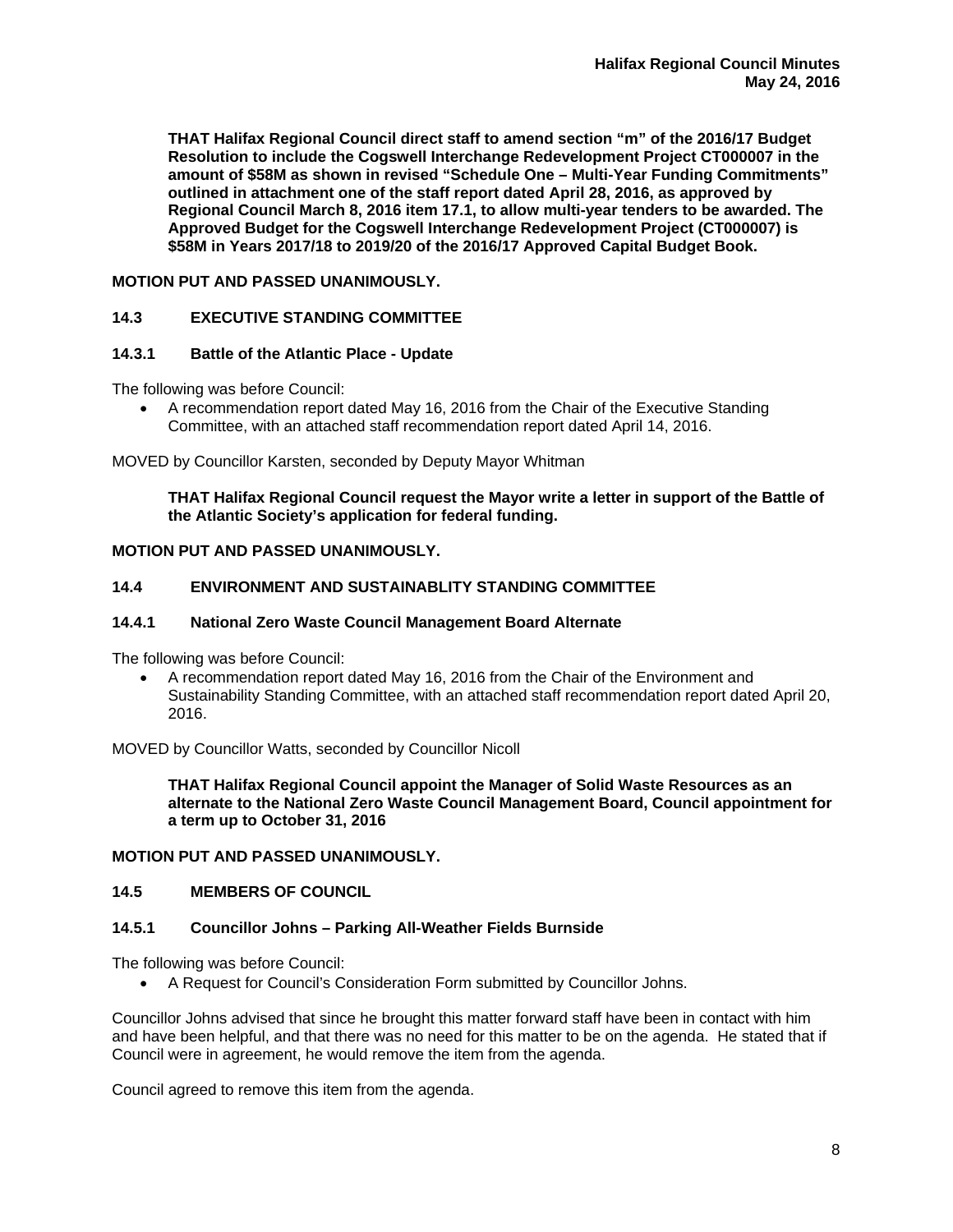# **14.5.2 Councillor Watts – Homes not Hondas**

The following was before Council:

A Request for Council's Consideration Form submitted by Councillor Watts

MOVED by Councillor Watts, seconded by Councillor Mason

# **THAT Halifax Regional Council request a staff report addressing the requests identified in the petition titled Homes Not Hondas submitted on May 10, 2016**

A discussion ensued in regard to the purpose of requesting a staff report on a matter that has been determined to be 'as of right' and that the property owner was developing the property in accordance with Municipal regulations. Councillor Watts suggested that Council has a responsibility to respond to residents who have submitted a petition and a staff report for the public record on this matter would be helpful.

Councillors discussed the process around petitions, and concern was expressed that the process had changed but Councillors were not informed. The Acting CAO explained that when staff brought forward amendments to Administrative Order 1, it was understood that not all petitions were being dealt with by staff reports. The Acting CAO advised that staff are currently writing revisions to Administrative Order 1, and that petitions and this discussion will be forwarded to them for review for any potential amendments.

# **MOTION PUT AND PASSED.** (16 in favour, 1 against)

In favour: Mayor Savage; Deputy Mayor Whitman; and Councillors: Dalrymple, Hendsbee, Karsten, Nicoll, Mancini, Mason, Watts, Mosher, Walker, Adams, Rankin, Johns, Craig, and Outhit.

Against: Councillor McCluskey

# **14.5.3 Councillor Karsten – District Capital Request**

The following was before Council:

A Request for Council's Consideration Form submitted by Councillor Karsten

MOVED by Councillor Karsten, seconded by Councillor Nicoll

#### **THAT Halifax Regional Council approve a request for \$10,000.00 from the District 3 District Capital Fund for the purchase and installation of an entry sign for Fisherman's Cove.**

Councillor Karsten indicated that he had been waiting for the report on the District Capital Funding to come forward before dealing with this matter. He advised that the report is in progress, however, he needed to address this matter at this time.

Councillor Outhit noted he would support the motion, and he requested that the CAO provide an update on when the report would be forthcoming.

#### **MOTION PUT AND PASSED UNANIMOUSLY.**

Not present: Councillor Mosher

#### **15. MOTIONS:**

# **15.1 Councillor Watts**

The following was before Council:

A Request for Council's Consideration form submitted by Councillor Watts.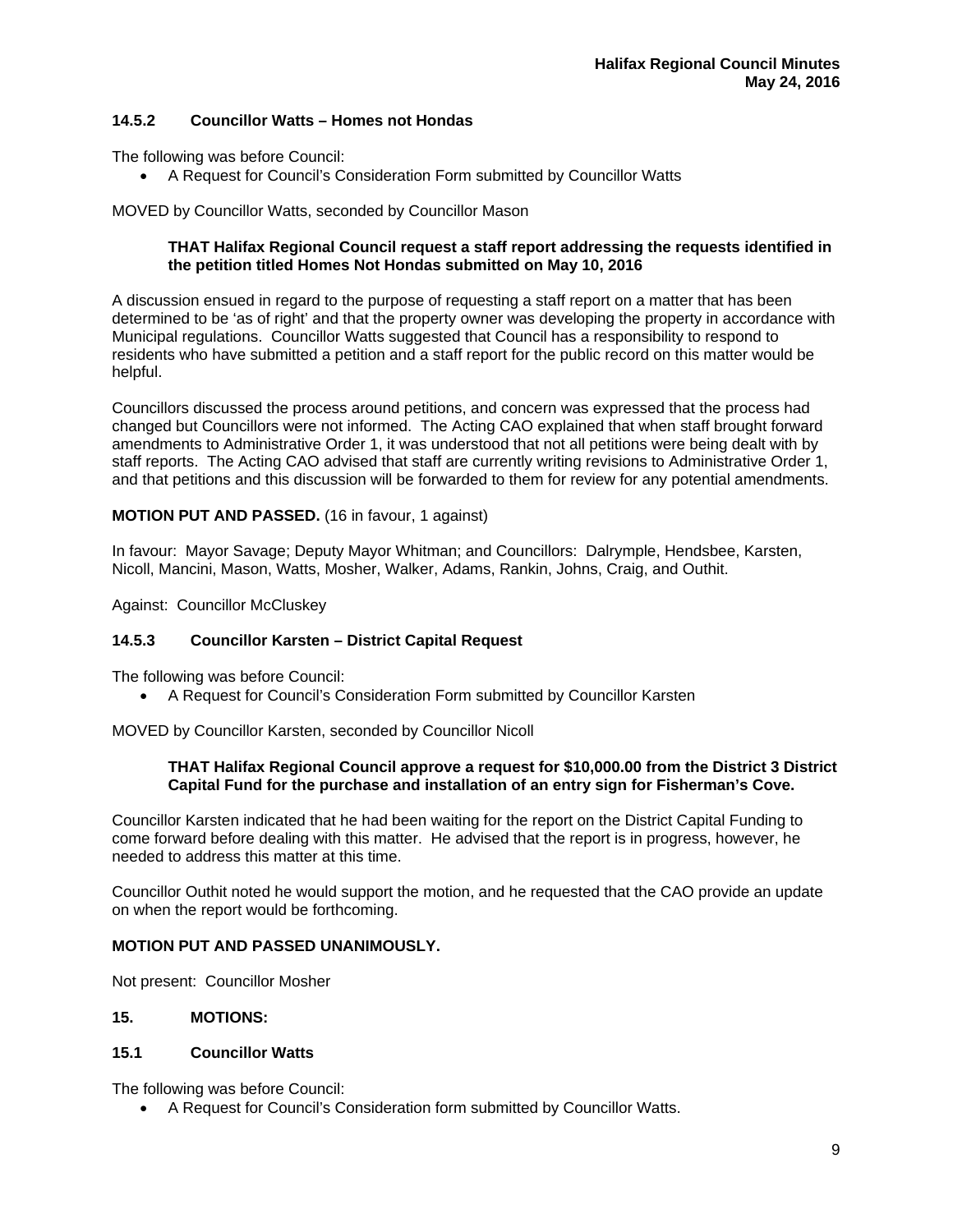MOVED by Councillor Watts, seconded by Councillor Mason

**THAT Halifax Regional Council request the Province amend the HRM Charter to enable Council to implement an Interim Development Control for an area, and that the amendment include:** 

- **(a) That Council may, by resolution, suspend or limit subdivision, development, or certain classes of subdivision or development in an identified area;**
- **(b) The maximum length a time the resolution may stay in effect;**
- **(c) That a resolution suspending or limiting may be different for different areas of the Municipality and for different periods of time providing the maximum time is not exceeded for any given area; and**
- **(d) That no permit or approval of any kind may be issued that is contrary to the resolution establishing the area**.

Councillor Watts advised that the matter was brought forward, as Interim Development Control for an area is a planning tool commonly used by other municipalities across Canada, and it would help HRM guide development according to comprehensive planning.

The Acting Municipal Solicitor pointed out that the motion put forward does not ask for a staff report, which is Council's usual process; it is a request to the Province to amend HRM's Charter.

Councillor Watts advised that she would be agreeable to requesting a staff report on the matter, if Council wished.

With the consensus of Council, the motion was revised to have staff provide a report on the matter. The motion now reads:

**THAT Halifax Regional Council request a staff report on asking the Province to amend the HRM Charter to enable Council to implement an Interim Development Control for an area, and that the amendment includes:** 

- **(a) That Council may, by resolution, suspend or limit subdivision, development, or certain classes of subdivision or development in an identified area;**
- **(b) The maximum length a time the resolution may stay in effect;**
- **(c) That a resolution suspending or limiting may be different for different areas of the Municipality and for different periods of time providing the maximum time is not exceeded for any given area; and**
- **(d) That no permit or approval of any kind may be issued that is contrary to the resolution establishing the area**.

**MOTION PUT AND PASSED.** (13 in favour, 4 against)

In favour: Mayor Savage; and Councillors: Dalrymple, Karsten, Nicoll, McCluskey, Mancini, Mason, Watts, Mosher, Rankin, Johns, Craig, and Outhit.

Against: Deputy Mayor Whitman; and Councillors Hendsbee, Walker, and Adams.

#### **15.2 Councillor Watts**

The following was before Council:

A Request for Council's Consideration form submitted by Councillor Watts

MOVED by Councillor Watts, seconded by Councillor Mason

**THAT Halifax Regional Council request a staff report that identifies which zones outside the Centre Plan area of the Municipality currently allows and could be amended to allow**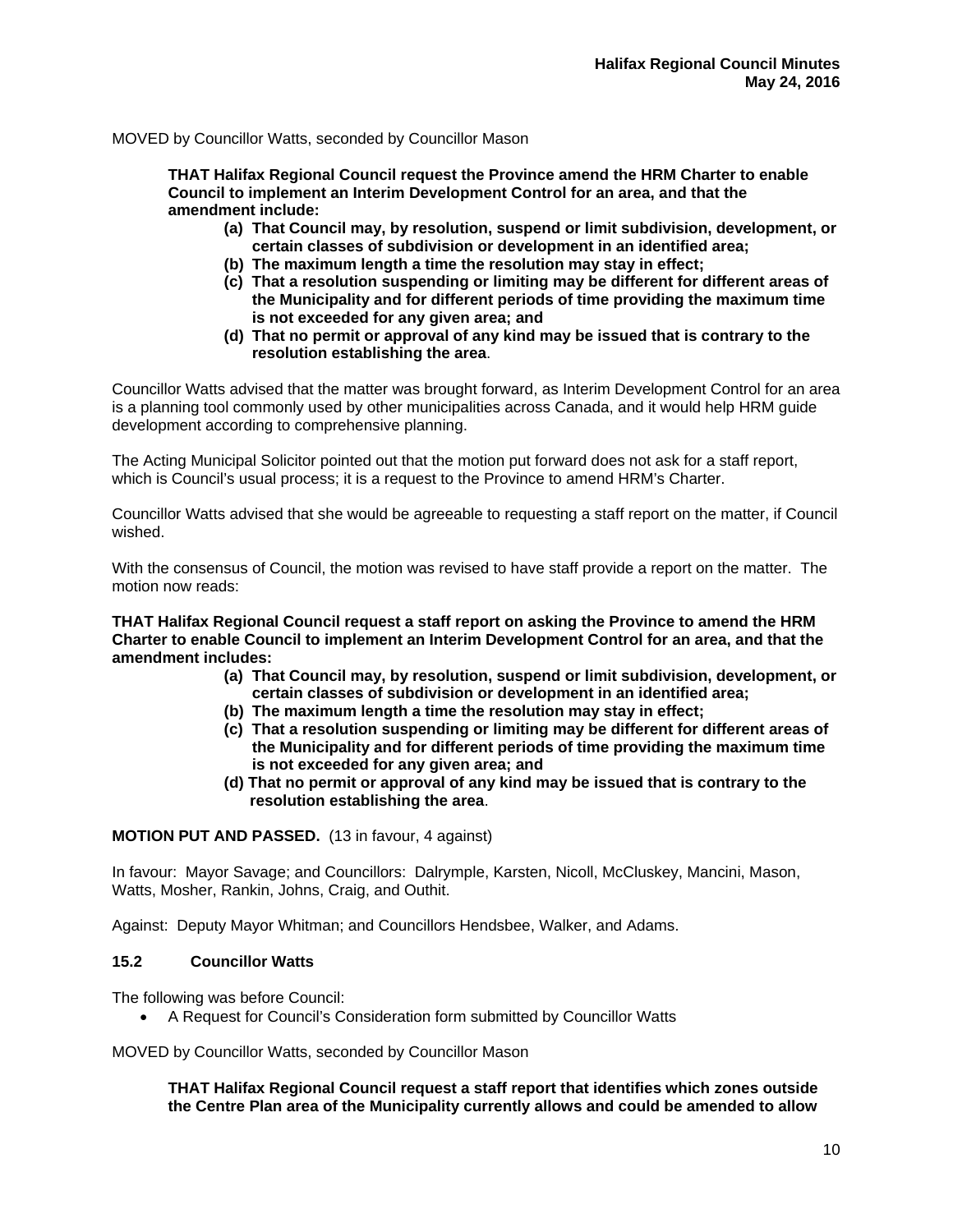# **for large-scale automotive dealerships, and that staff be directed to return to Council for consideration of the report.**

Councillor Watts advised that her request is intended to see if there is potential in having a zone outside the urban core for large-scale automotive dealerships.

A discussion ensued and a concern was expressed that this was a matter that the car dealerships should be investigating on their own and that it is not something that should occupy staff time. Councillors in favour of the motion pointed out that it has been suggested that the industry wants the Municipality to explore this issue, and that it would be informative to see what other municipalities across the country are doing in this regard.

# **MOTION PUT AND DEFEATED.** (8 in favour, 9 against)

In favour: Councillors: Nicoll, McCluskey, Mancini, Mason, Watts, Mosher Johns, and Outhit.

Against: Mayor Savage; Deputy Mayor Whitman; and Councillors: Dalrymple, Hendsbee, Karsten, Walker, Adams, Rankin, and Craig.

#### **15.3 Councillor Watts**

The following was before Council:

A Request for Council's Consideration form submitted by Councillor Watts.

MOVED by Councillor Watts, seconded by Councillor Nicoll

**THAT Halifax Regional Council request a staff report on the status of the municipal strategy to engage with First Nations community on actions identified through the Truth and Reconciliation process and our commitment to partnership as passed in the Dec. 8, 2015 motion of Regional Council. The report is requested to provide an overall framework for engagement, steps to move forward on development of a strategy with a timeline for implementation, and a reporting framework to the Executive Committee** 

# **MOTION PUT AND PASSED.** (16 in favour, 1 against)

In favour: Mayor Savage; Deputy Mayor Whitman; and Councillors: Dalrymple, Hendsbee, Nicoll, McCluskey, Mancini, Mason, Watts, Mosher, Walker, Adams, Rankin, Johns, Craig, and Outhit.

Against: Councillor Karsten

#### **15.4 Councillor Dalrymple**

The following was before Council:

A Request for Council's Consideration form submitted by Councillor Dalrymple.

MOVED by Councillor Dalrymple, seconded by Councillor Hendsbee

**THAT Halifax Regional Council request a staff report on extending the Water Service Boundary along the Fall River Road from the Windsor Junction Road to Highway 2 including PID 50650100 and further along Highway 2 from the Fall River Road to the Highway 102 overpass.** 

## **MOTION PUT AND PASSED UNANIMOUSLY.**

**15.5 Deputy Mayor Whitman**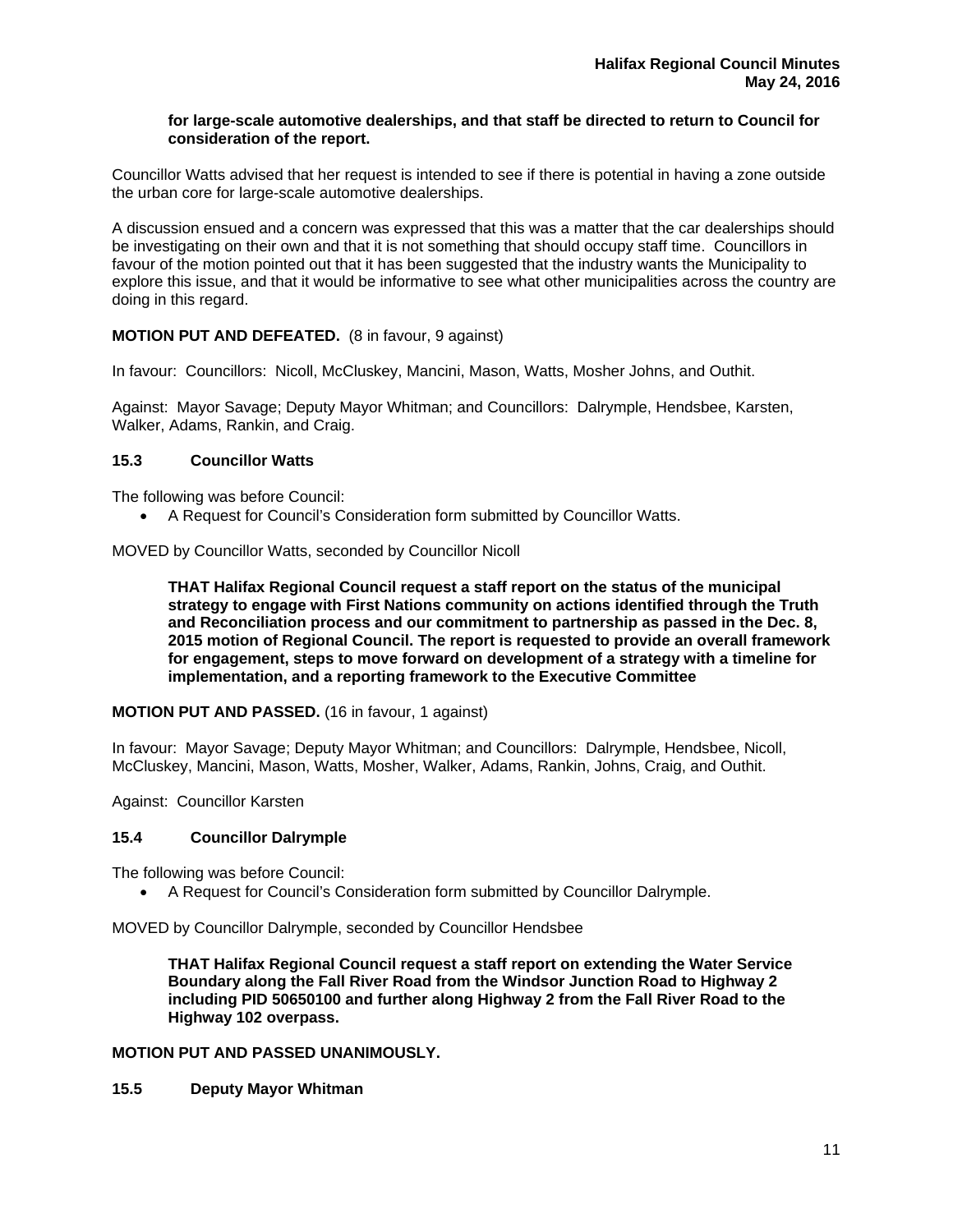MOVED by Deputy Mayor Whitman, seconded by Councillor Walker

**THAT Halifax Regional Council request a staff report to explore a pedestrian connection from St. Margaret's Bay Elementary to the St. Margaret's Bay Rails to Trails and the HRM ball field, playground and Bay waterfront access** 

#### **MOTION PUT AND PASSED UNANIMOUSLY.**

#### **16. IN CAMERA (IN PRIVATE) – NONE**

Council dealt with the following matter in the public session.

## **16.1 Property Matter**

**16.1.1 Agreement of Purchase and Sale, Bloomfield Property – Private and Confidential Report** 

The following was before Council:

A private and confidential staff recommendation report dated May 18, 2016.

MOVED by Councillor Watts, seconded by Councillor Mason

**THAT Halifax Regional Council direct staff to defer sale of the property until the conclusion of Centre Plan process and to report back to Council at the appropriate time with disposal options for the property pursuant to Administrative Order 50.** 

MOVED by Councillor Watts, seconded by Councillor Mason

**THAT the motion be amended to include a report on how the Bloomfield Master Plan and tangible municipal requirements developed for the initial RFP will be incorporated into the disposal options.** 

Councillor Watts noted that even though Province decided not to proceed with developing the Bloomfield property, it was good to hear that they are still willing to work with the Municipality in regard to affordable housing. She indicated that there is a strong Master Plan for the property and hoped that it didn't get lost as the Municipality goes through its Centre Plan process.

Mr. Traves, Acting CAO and Mr. Peter Stickings, Acting Director, Operations Support responded to questions.

Councillors put forward the following comments and suggestions:

- When the matter comes back to Council, that the focus is not just about the dollar value, but consideration as to what is best for the community.
- Council needs a clear definition in the criteria on 'affordable'.
- There should be a separate Centre Plan public engagement for this site with Imagine Bloomfield.
- The process for disposing of St. Pat's High School is a model that Council can follow in this process.
- In reference to the Bloomfield Master Plan, concern was expressed about adhering to the aspirations of four or five years ago, and it was suggested that Council should keep options open.

## **THE AMENDMENT TO THE MOTION WAS PUT AND PASSED.** (14 in favour, 3 against)

In favour: Mayor Savage; and Councillors: Dalrymple, Hendsbee, Karsten, Nicoll, McCluskey, Mancini, Mason, Watts, Mosher, Walker, Johns, Craig, and Outhit.

Against: Deputy Mayor Whitman; and Councillors Adams and Rankin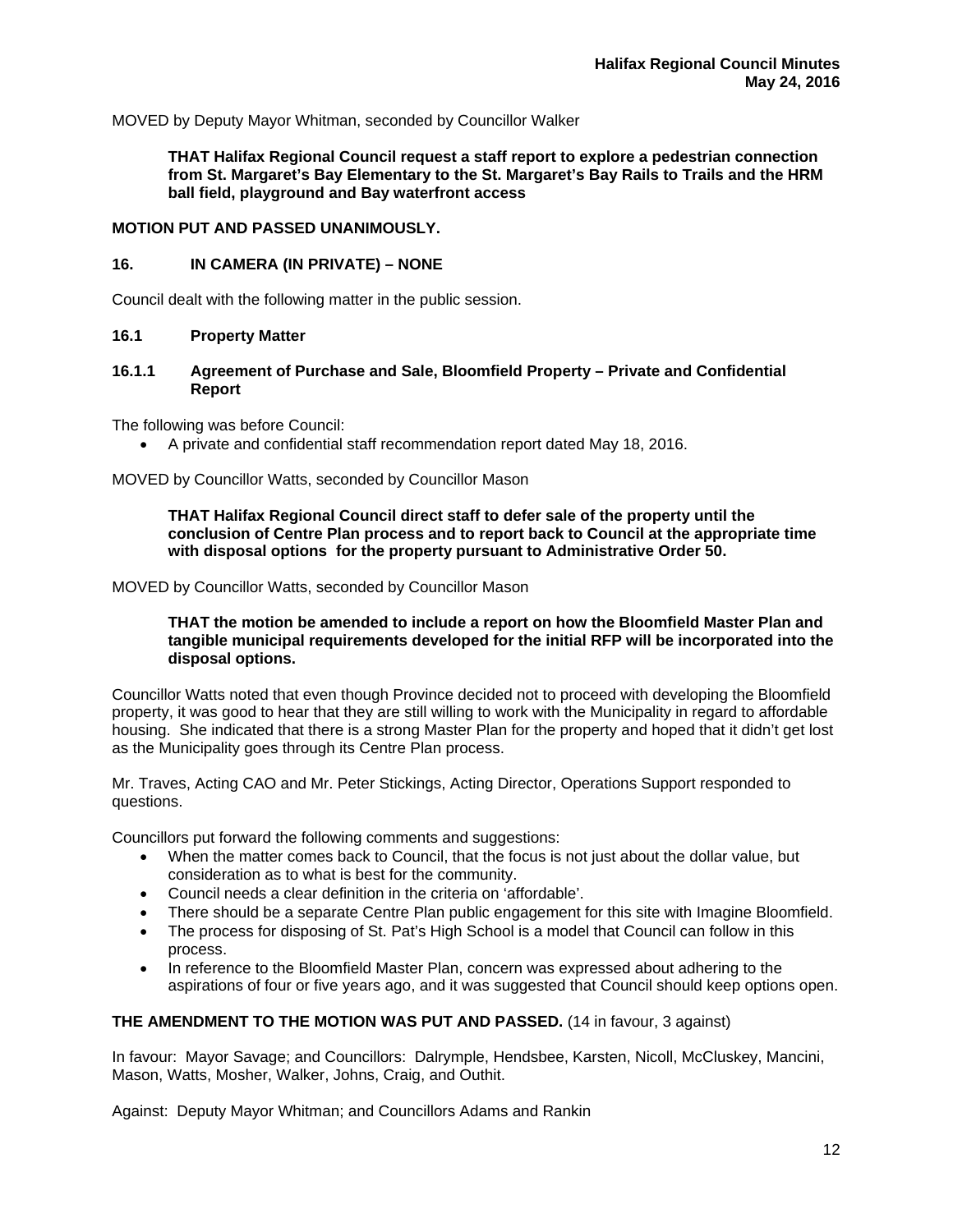# **THE MOTION AS AMENDED WAS PUT AND PASSED.** (14 in favour, 3 against)

In favour: Mayor Savage; and Councillors: Dalrymple, Karsten, Nicoll, McCluskey, Mancini, Mason, Watts, Mosher, Walker, Rankin, Johns, Craig, and Outhit.

Against: Deputy Mayor Whitman; and Councillors Hendsbee and Adams.

# **17. ADDED ITEMS - NONE**

# **18. NOTICES OF MOTION**

# **18.1 Councillor Rankin**

Councillor Rankin gave notice that, at the next meeting of Halifax Regional Council to be held on May 31, 2016, he proposes to introduce Administrative Order 2016-001-GOV Respecting the Advisory Committee on the Western Common, the purpose of which is to establish a committee to provide advice to Halifax & West Community Council on the development and operation of the Western Common Park.

# **18.2 Councillor Dalrymple**

Councillor Dalrymple gave notice that at the next meeting of Regional Council to take place on May 31, 2016 he intends to move a request for Halifax Reginal Council to approve a request for \$5,000 from District Capital Funds (\$2,000 from District 1, \$1,500 from District 8, \$1,500 from District 9) to the 26<sup>th</sup> Scouting Group to do Capital Upgrades to a bridge and cabin at their camp at Miller Lake.

# **18.3 Councillor Craig (on behalf of Mayor Savage)**

On behalf of Mayor Savage, Councillor Craig gave notice that, at the next meeting of Halifax Regional Council to be held on May 31, 2016, he proposes to request a staff report on the status of the CAO's Business Unit Strategic Initiative related to Accessibility Coordination, which was adopted by Regional Council as a part of the 2015/16 Budget and Business Plan. The report is to provide an outline of work achieved to date, a framework for engagement (including through the Accessibility Advisory Committee), next steps in the development of an Accessibility Policy, and timeline for implementation.

# **18.4 Councillor Watts**

Councillor Watts gave notice that, at the next meeting of Halifax Regional Council to be held on May 31, 2016, she will introduce Proposed By-Law U-100, Respecting User Charges the purpose of which outline user charges including Halifax Transit User Charges and SmartTrip Program Membership Fees.

#### **18.5 Councillor Mason**

Councillor Mason gave notice that, at the next meeting of Halifax Regional Council to be held on May 31, 2016, he will introduce proposed amendments to Administrative Order 15 Respecting License, Permit and Processing Fees, the purpose of which is to remove all application fees and other related fees from the Regional Subdivision By-law and incorporate them into Administrative Order 15.

Council recessed at 5:17 p.m.

Council reconvened at 6:00 p.m. without Councillor Mosher in attendance.

Councillor Dalrymple recognized Bill Horne, MLA and Darrell Sampson, MP who were in attendance.

The public hearings were addressed at this time.

# **11. PUBLIC HEARINGS**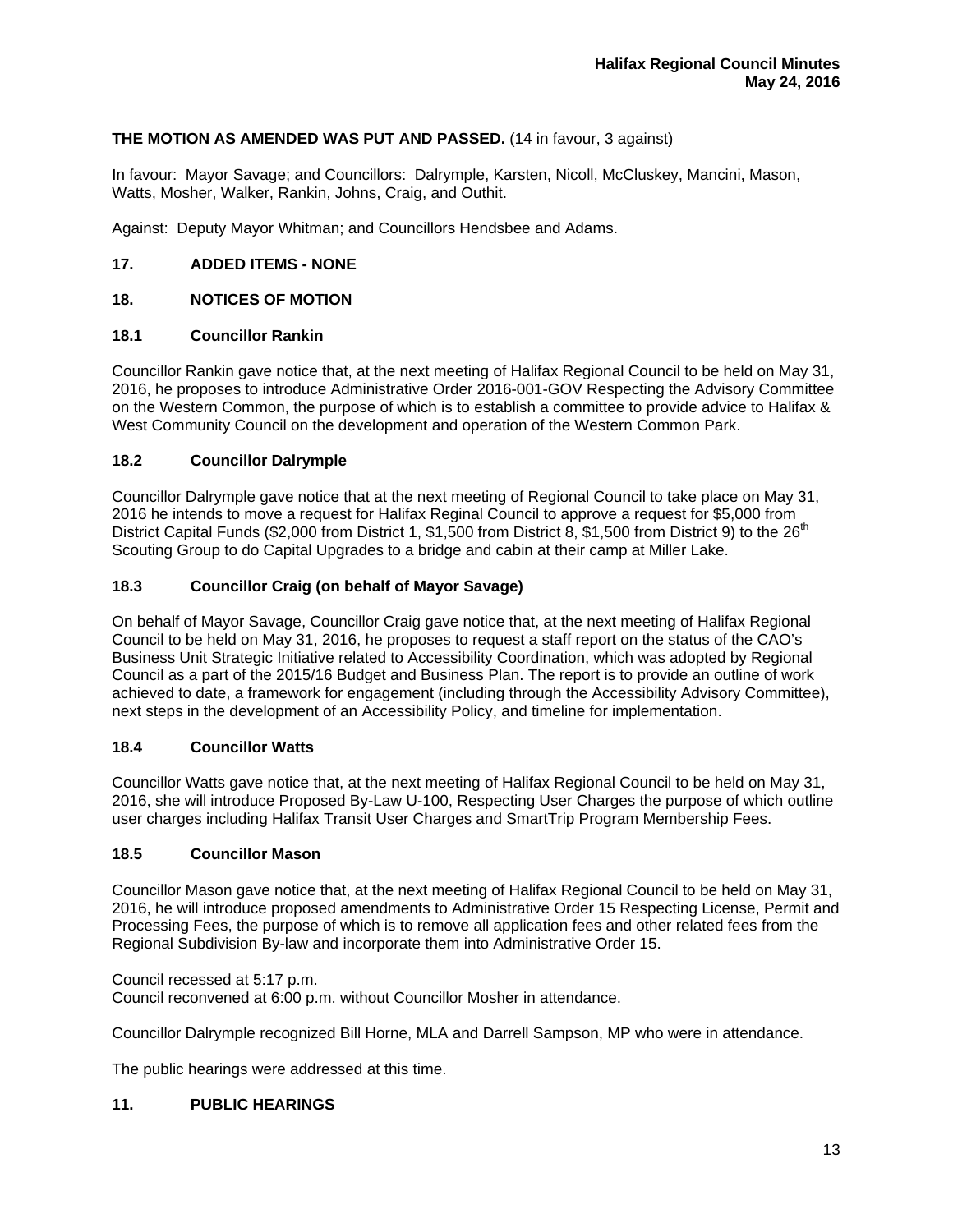# **11.1 By-law N-200, Respecting Noise – Exemption Application – Inn on the Lake**

The following was before Council:

A staff recommendation report dated May 5, 2016

Ms. Tanya Phillips, Manager, Buildings & Compliance delivered a presentation on the application from the innkeeper at the Inn on the Lake for an exemption from By-law N-200, Respecting Noise.

Mayor Savage declared the public hearing open and invited the applicant to come forward to address Council. It was noted that the applicant was present but did not wish to speak.

The Mayor called three times for anyone wishing to speak to come forward; there being none, it was MOVED by Councillor McCluskey, seconded by Councillor Karsten

#### **THAT the public hearing close.**

#### **MOTION PUT AND PASSED.**

MOVED by Councillor Dalrymple, seconded by Councillor Karsten

**THAT Halifax Regional Council approve the Inn on the Lake's application for an exemption from the provisions of the Noise By-Law pursuant to the contents of the staff report dated May 5, 2016.** 

#### **MOTION PUT AND PASSED UNANIMOUSLY.**

Not present: Councillor Mosher

# **11.2 Case 20264 – Amendment to the Regional Subdivision By-Law, Beaver Bank**

The following was before Council:

- A staff recommendation report dated March 1, 2016
- Extract of Regional Council Minutes dated April 5, 2016
- Revised page 9 of Attachment D "PIM Minutes"
- Staff presentation
- Applicant presentation
- Correspondence from Debbie Seguin, Christopher P. Taylor, Bruce Bennett, Paul Fleming, Ross Sheppard, Theresa Scratch, Shane F. O'Neil, and Marilyn Challis.

Mr. Ben Sivak, Major Projects Planner gave a presentation on the application of WSP Canada Inc., on behalf of Marque Investments Ltd., to amend the Regional Subdivision By-law to extend the Water Service Area boundary to approximately 148.5 hectares (367 acres) of land located off Windgate Drive in Beaver Bank.

Mayor Savage declared the public hearing open and invited the applicant to come forward to address Council.

Mr. Kourosh Rad, Urban Planner and Mr. Ryan Barkhouse, Civil Engineer with WSP Canada Inc. made a presentation on the proposed water service extension to make the connection between the two service zones in Windgate Drive using a closed value system that can be opened in future to join zones as needed. The following points were noted:

- The developer's vision is to take the industrial zoned land and rezone it as open space development to create classic and hybrid open space designs (Windgate Village Development)
- the proposal would protect existing trails and provide public amenities and greenspace areas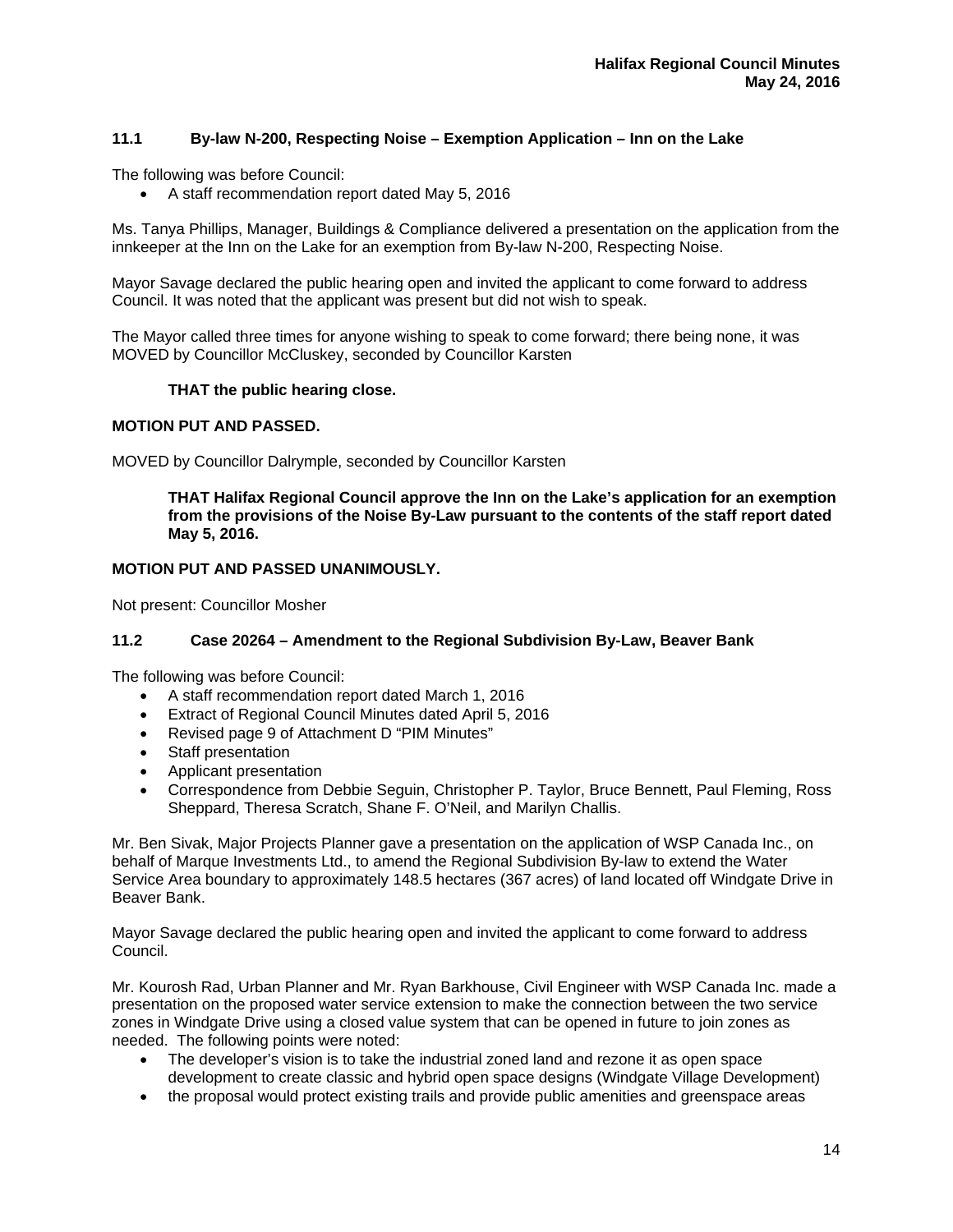- The proposed development boarders two central water systems that are on different service zones
- Part of the proposed development is structure as a higher density open space community which is ideal for installing central water; without central water they would not be able to achieve higher densities and preserve the open space
- Installing a central water distribution system in Windgate Village would provide safe potable drinking water to future residents and provide connections between Capilano Drive and Monarch Drive
- The Windgate Village would be serviced under the Sackville Service Zone
- The extension of water service boundary fulfills an objective in Halifax Water's long term Regional Servicing Master Plan; provides redundancy in Halifax Water's Regional Water system
- The hybrid lots would be traditional site sewage systems; classic condominium style open space development would be done through engineered wastewater treatment plans owned and operated by the condominium corporations; different technologies are being considered

Mr. Rad and Mr. Barkhouse responded to questions of clarification on the two types of services and density on the properties under the open space design.

In response to a question raised, Mr. Sivak explained that the extension of service would guarantee that there is enough water to service the maximum allowable density under the Regional Plan. He noted that a detailed ground water study has not been completed to determine if there is presently enough water onsite to be able to put the proposed 265 units without the service extension.

The Mayor read the rules of procedure respecting public hearings and called for anyone wishing to speak to come forward.

**Paul Fleming, Terry Road** spoke to the positive aspects of the proposal, indicating that he was not concern with the back 55 lots being developed, which is comparable to the Capilano Estates Subdivision. He was concerned however with the large amount of water that would feed into one point to service the homes and condominiums, which he pointed out is close to the river which runs behind his house. Mr. Fleming highlighted that the river has a tendency to overflow as a result of the beaver dams. He foresaw many water issues for him and his neighbors based on the proposed location of the wastewater treatment plan. He asked Council to consider where the water would go if the proposal is approved. In response to a question raised, Mr. Fleming described to the sightline issues of trying to exit Terry Road onto Windgate Drive, as well as the traffic concerns along Beaver Bank Road.

**Darrell Samson, MP for Sackville-Preston-Chezzetcook** spoke on behalf of his constituents that are concerned with the traffic challenges in the Beaver Bank area. As well, many residents are concerned with the proposed location of the wastewater treatment plant and the potential water runoff and smell. He agreed that residents are not concerned with the back 55 lots of the development but are concerned with the lots in the front. Mr. Sampson indicated that he would continue to monitor and discuss this matter with his constituents as it moves forward.

**Bill Horne, MLA for Waverley-Fall River-Beaverbank** noted that this proposal was not in his constituency but closely borders Capilano Estates. Mr. Horne stated that a number of his constituents in Capilano Estates are also concerned with the potential smells that might come from the wastewater treatment plant based on their proximity to the site and questioned if the smells could be removed before the wastewater gets to the plant. He suggested that wastewater treatment plants may not work as well under central water due to an increase in water consumption. He echoed points about the wetlands nearby and the overflow issues from the beaver dams. Mr. Horne explained that he and his constituents will continue to follow this case as it proceeds. He further responded to a question of clarification regarding the potential impact the development could have on the intersection of Windgate Drive and Beaver Bank Road and the need for improvements.

**Shane O'Neil, Lower Sackville** did not support the extension of the water service boundary; highlighting points made in the submission regarding the changes it would have on the nature of the green space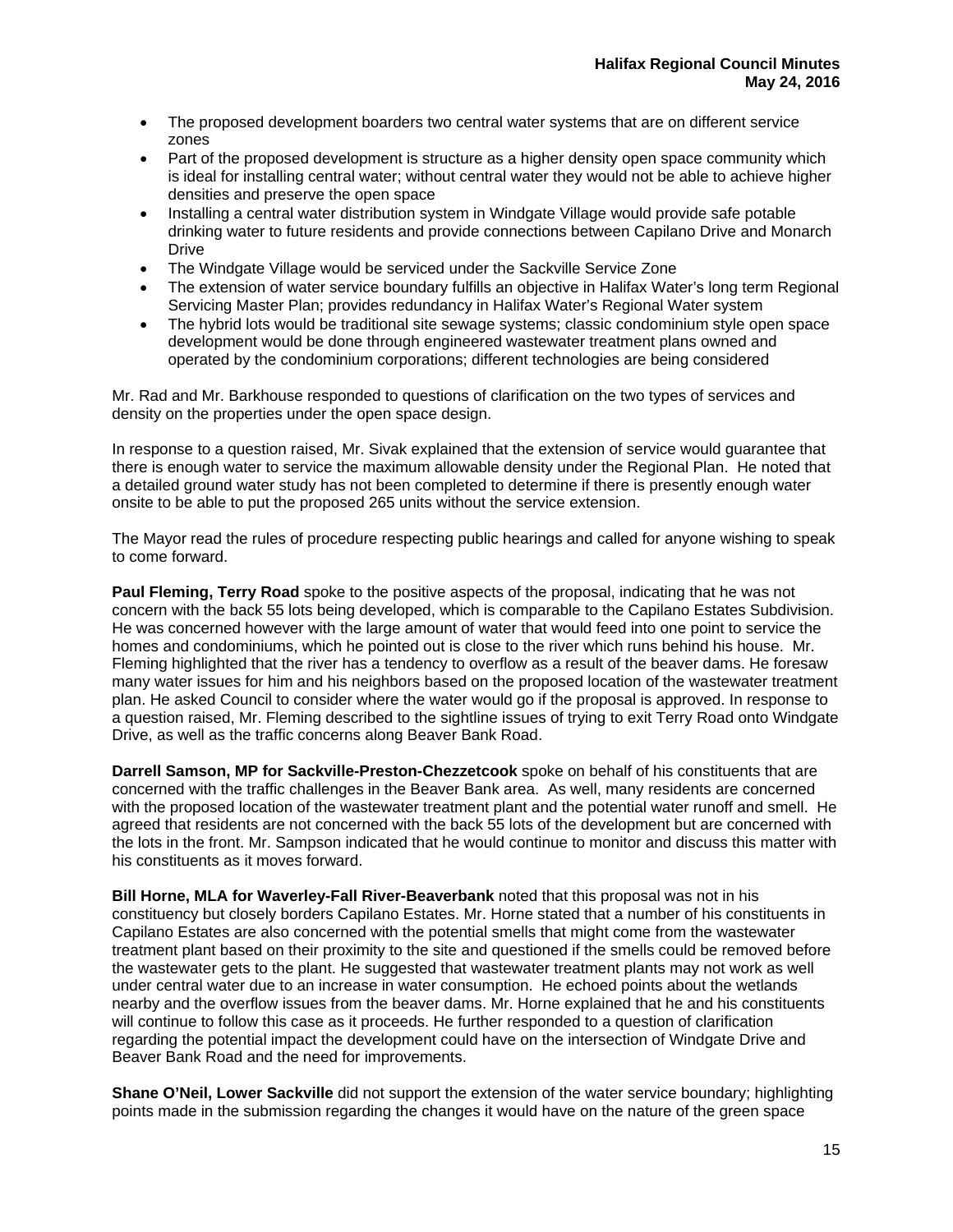connection to the neighbouring forest land. He stated that the extension was not in keeping with the intent of the Regional Plan, which could impact future development in areas that are already being serviced. He asked Council not to approve the amendment to Regional Subdivision By-law to extend the Water Service Area boundary.

**Tristan Cleveland, Our HRM Alliance Coordinator and resident of Duncan Street** did not support extending the water service boundary. He explained that the 2014 Regional Plan identifies 54 growth centres and the proposed development does not fall within 75 percent of the urban and suburban area and is not in keeping with the plan. He commented that staff had looked narrowly at the parts of the Regional Plan that outlined when water service could be extended; suggesting the need to look at the overall objectives of the plan. Mr. Cleveland explained that growth needs to be directed to the urban centre is to get the Municipality's costs under control. He commented that proposed development at full build out would cost \$350,000 per year, which is more than it would pay out in taxes to service. Further, it would be more expensive to service the lands than it would be to service growth in one of HRM's growth centres. He further expressed concern that the proposal was not within the transit boundaries, as residents will not being able to walk or bike to work or to day-to-day tasks and their only option would be to drive. He commented that density is only a good when there are transit services and local businesses nearby to support and that increasing traffic was not good planning. Mr. Cleveland encouraged Council to deny the proposal and to support the concerned residents, good environmental planning and identified growth areas.

**Kelsey Lane, Robie Street** spoke on behalf of the Halifax Cycling Coalition, echoing points made that extending the water service boundary was not in keeping with the spirit of the Making Connections 2014- 19 Halifax Active Transportation Priorities Plan. She explained that the plan does not support fiscally or environmentally sustainable forms of transportation modes as it is not within the transit boundary and mixed transportation would not be utilized in this space. Ms. Lane asked Council to deny the proposal and continue their actions with the spirit of the plan to prioritize active transportation and build healthy sustainable communities in this area.

The Mayor called three times for anyone else wishing to speak; there being none, he invited applicant to respond to questions raised from the public.

Mr. Barkhouse clarified that the design and technologies for wastewater treatment plants provides wastewater treatment for large clusters of developments; around 30 to 60 homes. In response to odour concerns, he advised that these types of facilities use a stage/step collection system and the odour is often associated with the septic tank as the solids settle and the liquid goes to the field. He explained that the tanks located at the plant would be vented to appropriate locations and if required, would be filtered to prevent odours. He further added that the system would be designed to handle peak flows from increased water consumption.

Mr. Rad clarified that they were in the early stages of the proposed development and are working with the Municipality to address traffic issues in this area. He noted that a traffic analysis has been completed, which confirms that issues exist even without the proposed development. He saw this development as an opportunity to help address some of those traffic issues. Mr. Rad stated that he supports active transportation communities but noted the need to preserve the natural environments in suburban areas. He explained that the property is privately owned and presently zoned industrial. The proposed development is an opportunity to rezone the land to residential and preserve at least 60 percent of the natural features of the site and enhance the existing neighbourhood.

Mr. Rad and Mr. Barkhouse responded to additional questions of clarification from members of Council respecting traffic issues, setbacks of the wastewater treatment facilities in proximity to neighbouring properties and wetlands, and the development being consistent with the 2006 Regional Plan.

MOVED by Councillor Mancini, seconded by Councillor Mason

# **THAT the public hearing close.**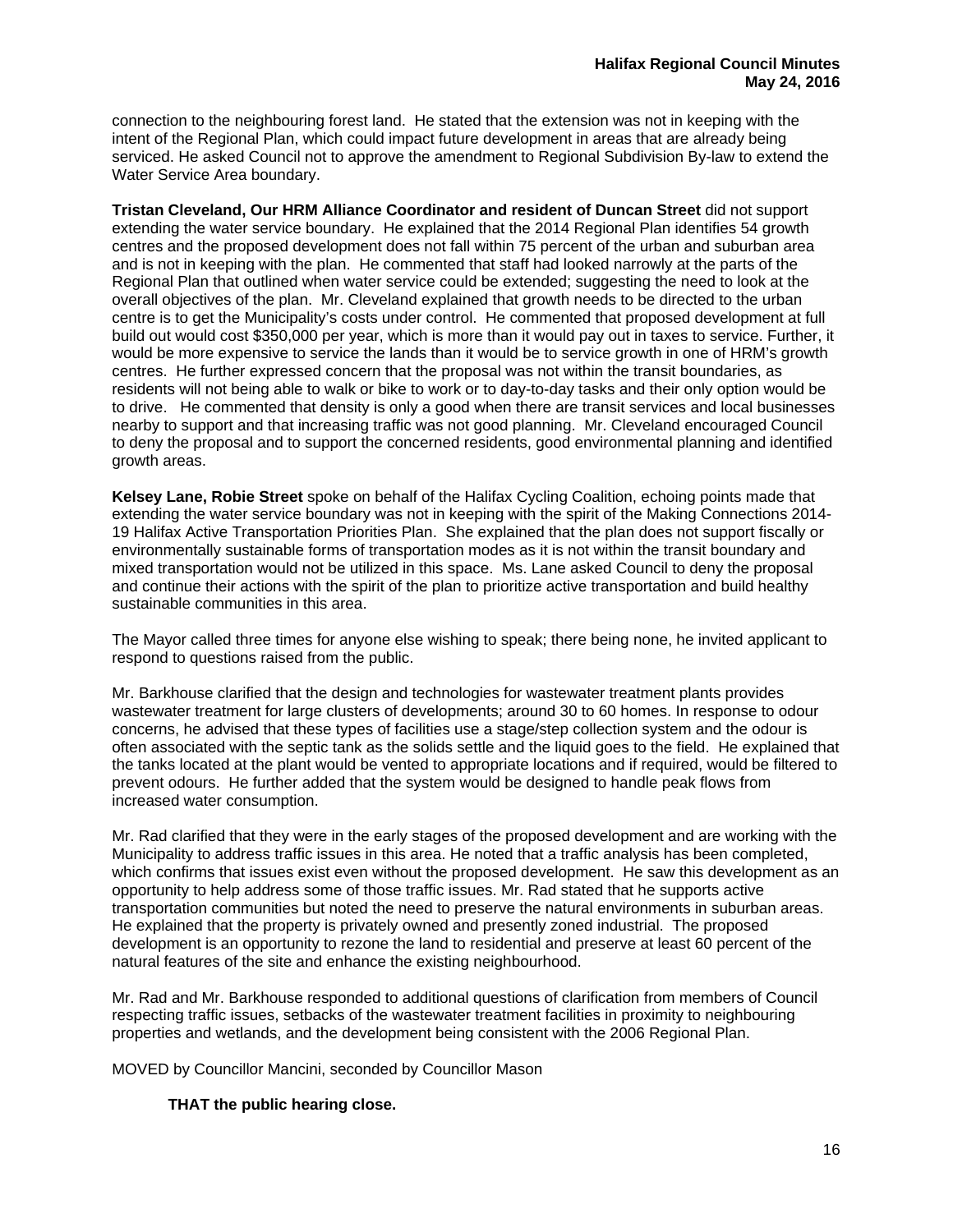# **MOTION PUT AND PASSED.**

In response to questions from members of Council, Mr. Sivak noted the following:

- The extension of the water service boundary is appropriate as it would connect the water services on either side, making it a more efficient use of the water distribution network as it currently exists
- Based on the existing water service boundary there is an opportunity along Windgate Drive to make at least one (1) connection should Halifax Water choose to proceed without rezoning/development at their cost; Halifax Water had indicated that the development would facilitate the connection sooner
- If approved, the developer would be responsible for the installation of the local water service and would contribute to oversizing the main line
- Presently the roads are limited to residential uses; however, new public roads could be built for commercial/industrial uses
- Under the current industrial zoning, the full range of industrial type uses would be permitted on the site
- Consideration of the water service boundary and is not grandfathered and is under the 2014 Regional Plan; however, the development agreement is grandfathered under the 2006 Regional Plan
- Based on the concept plans and discussions with Halifax Water, two connections are proposed along the roads on either side of the proposed site

MOVED by Councillor Johns, seconded by Deputy Mayor Whitman

#### **THAT Halifax Regional Council approve the amendments to the Regional Subdivision By-Law, as contained in Attachment A of the staff report dated March 1, 2016, to extend to the Water Service Area to approximately 148.5 hectares (367 acres) of land located off Windgate Drive in Beaver Bank.**

Council entered into discussion with members speaking both in support and against the motion. Members who spoke against the motion echoed points made during the public hearing. Many were concerned that the development agreement would not being similar with the sites on either side of the property and not having the right policies in place under the 2006 and 2014 Regional Plans if the water service boundary is extended. Members who spoke in support noted the following positive aspects:

- Removing the industrial zoning
- Making the service boundary connection
- Having the developer cover the cost of installing the infrastructure
- That there are improved technologies for wastewater treatment facilities to mitigate/eliminate odours and handle increase water consumption

# **MOTION PUT AND PASSED.** (9 in favour, 7 against)

In favour: Deputy Mayor Whitman, Councillors Dalrymple, Hendsbee, Karsten, McCluskey, Mancini, Walker, Adams and Rankin

Against: Mayor Savage, Councillors Nicoll, Mason, Watts, Johns, Craig and Outhit

Not present: Councillor Mosher

Council recessed at 7:58 p.m. and reconvened at 8:05 p.m. without Councillors Watts and Johns in attendance.

#### **11.3 Proposed By-law T-1001, Amendments to By-law T-1000, Respecting Taxis, Accessible Taxis and Limousines and Administrative Order 39, Respecting Taxis and Limousines Regulation**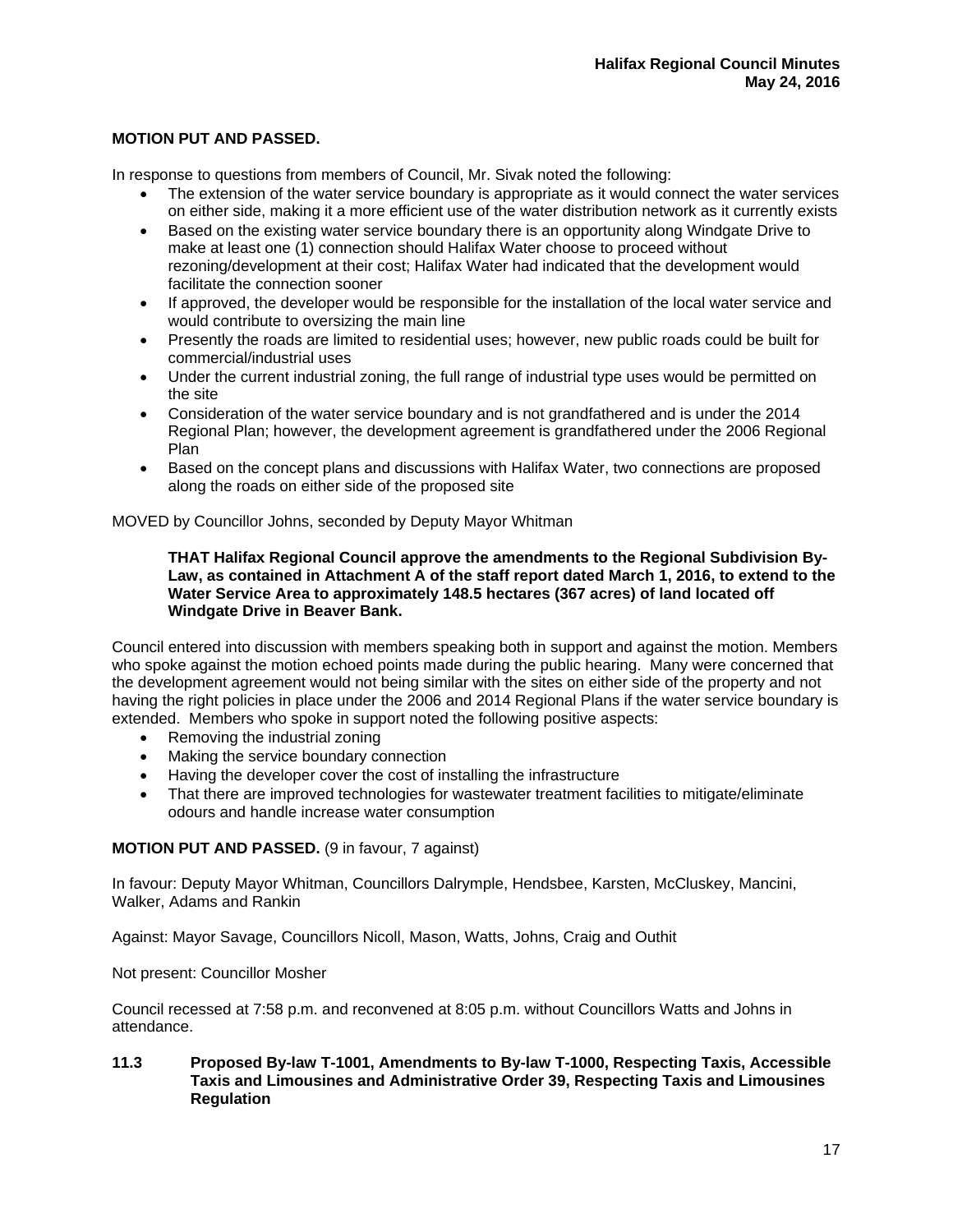The following was before Council:

- A recommendation report submitted by the Chair of the Transportation Standing Committee dated January 22, 2016 with attached staff report dated December 22, 2015
- Extract of Regional Council Draft Minutes dated April 26, 2016
- Correspondence from Darshan Virk, president of United Cab Drivers Association of Halifax
- Staff's presentation

Mr. Kevin Hindle, Licensing Coordinator gave a presentation on proposed By-law T-1001, amendments to By-law T-1000, Respecting Taxis, Accessible Taxis and Limousines and Administrative Order 39, Respecting Taxis and Limousines Regulation.

In response to a question raised, Mr. Hindle and Mr. Randolph Kinghorne, Senior Solicitor, Legal Services, provided greater explanation around the amendment for restrictions to corporately held licenses. The following was clarified:

- The 2012 amendments restricted corporations from transferring licenses; exemptions/grandfathering was done for corporations with more than one shareholder
- The proposed amendment allows corporations with more than one shareholder to transfer the ownership of the license to the existing shareholder as of 2012

Mayor Savage declared the public hearing open and read the rules of procedure respecting public hearings and called for anyone wishing to speak to come forward.

**Ed Benoit, Vice President of United Cab Driver Association of Halifax** indicated that he has been working as a cab driver since 1988 in Halifax. He referenced Council's decision in 1995 to limit the number of taxis to 300, explaining that 85 percent of taxi drivers' owned their taxis at that time. He spoke to the previous owner/driver operated system and how it worked better and how actions taken should enhance/improve/protect this system which he viewed as being jeopardized. He expressed concern with information not being available on the current number of leased roof lights, noting that in 2008 there were 177 roof light renters. He disagreed with Halifax Global's recommendations to the Municipality to have an unlimited supply of limousines and accessible taxis, which compromises his ability to work in the taxi industry. Mr. Benoit did not support the seven (7) year age limitation for new vehicles, stating that it was inappropriate and that older vehicles are built better and last longer. He spoke to the increases to insurance rates, the cost of repairs and having to have their vehicles inspected twice a year. He questioned the number of municipal buses that were older than seven (7) years. He asked Council to defeat the recommendation without making any amendments. He further asked Council to keep the seniority list and work against renting out vehicles. In response to a question raised, he reiterated his point on the benefits of having a driver/owner operating system and suggested that vehicles older than seven (7) years should be permitted if they pass the Municipality's inspection.

**Darshan Virk, President of United Cab Drivers Association of Halifax** commented that he has driven a taxi for the past 44 years. He spoke to the changes made following amalgamation and how he was not in support of the proposed amendments. He spoke to inconsistencies and that there should be one taxi by-law as opposed to By-law T-1000 and T-1001 at the same time. He expressed concern with the taxi industry being over saturated, providing examples of the ratios for different zones. He expressed concern with limousines operating as taxis and charging the same rates. Mr. Virk spoke to the difficultly of making a living as a taxi driver when there are no restrictions on the number of limousines. He provided an example of driver's daily fare, expenses, the length of time drivers are working in a day. He explained that the association is requesting that the number of vehicles and the taxi fare should be regulated by the Nova Scotia Utility and Review Board (UARB). Mr. Virk asked Council to defeat the recommendation and leave By-law T-1000 as status quo.

**Dave Buffett, president of Halifax Taxi Drivers Owners Association** stated to the Association representing over 400 drivers. Mr. Buffett spoke to drivers always looking for the next call and how when he started in the industry in 1999 there were a lot of substandard taxis on the road. He suggested that approximately 80 percent of the current taxi vehicles on the road exceed the Municipality's requirements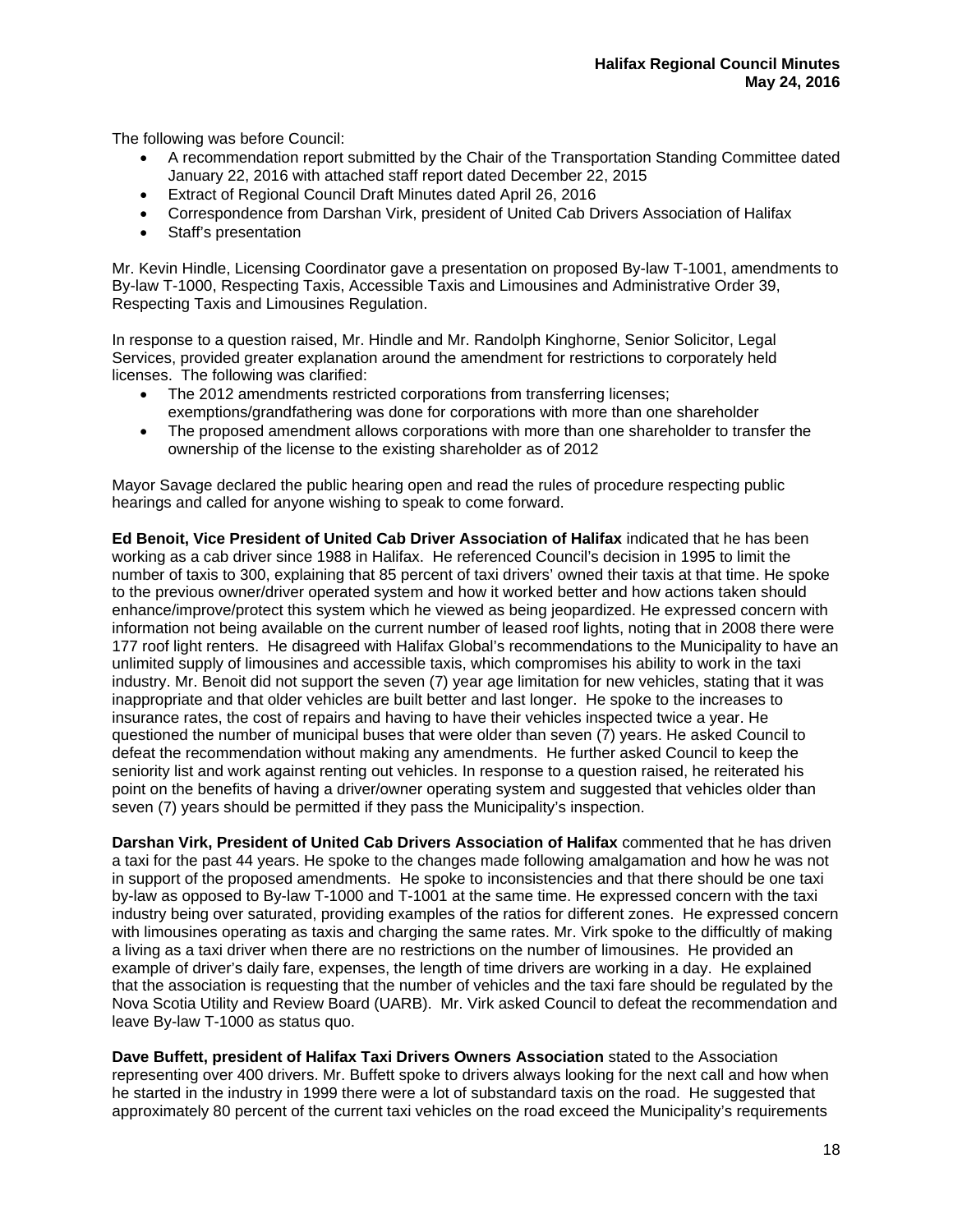and how the standards have risen. Mr. Buffett noted that under Mr. Hindle's leadership more inspections are being conducted and the requirements under By-law T-1000 make taking a taxi more enjoyable. He spoke to the increased number of mystery riders and commented that By-law T-1001 would be better for the public and drivers. In response to a question raised, Mr. Buffett spoke to his understanding of the seven (7) year age requirement on new vehicles entering the industry but did not raise any concerns.

**Vlado Ostarcevic, Halifax** spoke to operating a taxi in the Halifax zone for the past 35 years. He commented that the taxi industry was broken and needed to be fixed. He spoke to the challenges and pressures drivers are under to make a living in this industry and not being properly represented. Mr. Ostarcevic had anticipated that the Halifax Taxi Drivers Owners Association would have collected all the drivers' input and provided it to Council. He spoke to the inconsistencies in the taxi by-laws and how the creation of more by-laws would create more problems for drivers. He further agreed with having a code of ethics but suggested that the Municipality could create a committee that would represent the taxi industry to discuss/address the greater issues that exist. Mr. Ostarcevic went on to echo similar points made regarding driver wages versus expenses, and provided an example of having to complete with drivers who work non-stop on the road, which puts other motorists and passengers at risk.

The Mayor called three times for anyone else wishing to speak; there being none, it was MOVED by Councillor McCluskey, seconded by Councillor Nicoll

# **THAT the public hearing close.**

## **MOTION PUT AND PASSED.**

MOVED by Councillor Rankin, seconded by Deputy Mayor Whitman

#### **THAT Halifax Regional Council:**

- **1. Adopt By-law T-1001, which includes amendments to By-Law T-1000, Respecting the Regulation of Taxis, Accessible Taxis and Limousines, as set out in the Appendix B of the staff report dated December 22, 2015; and**
- **2. Adopt Amendments to Administrative Order 39, Respecting Taxi and Limousine Regulation, as set out in Appendix D of the staff report dated December 22, 2015.**

Council Rankin spoke to the decision to hold a public hearing for this matter and based on the feedback receive it was MOVED by Councillor Rankin, seconded by Councillor McCluskey

#### **That the motion be amended that the requirement for new vehicles entering the industry be seven (7) years of age or newer be deleted.**

Council discussed the amendment with members speaking to the positive and negative points of requiring new vehicles entering the industry with a seven (7) year old or newer vehicle. Several members expressed that the age of the vehicle should not matter if it is well maintained and passes the Municipality's standards/inspections.

## **MOTION TO AMEND PUT AND PASSED.** (8 in favour, 6 against)

In favour: Mayor Savage, Councillors Dalrymple, Hendsbee, McCluskey, Mancini, Walker, Adams and Rankin

Against: Deputy Mayor Whitman, Councillors Karsten, Nicoll, Mason, Craig and Outhit

Not present: Councillors Watts, Mosher and Johns

The motion before Council now reads: